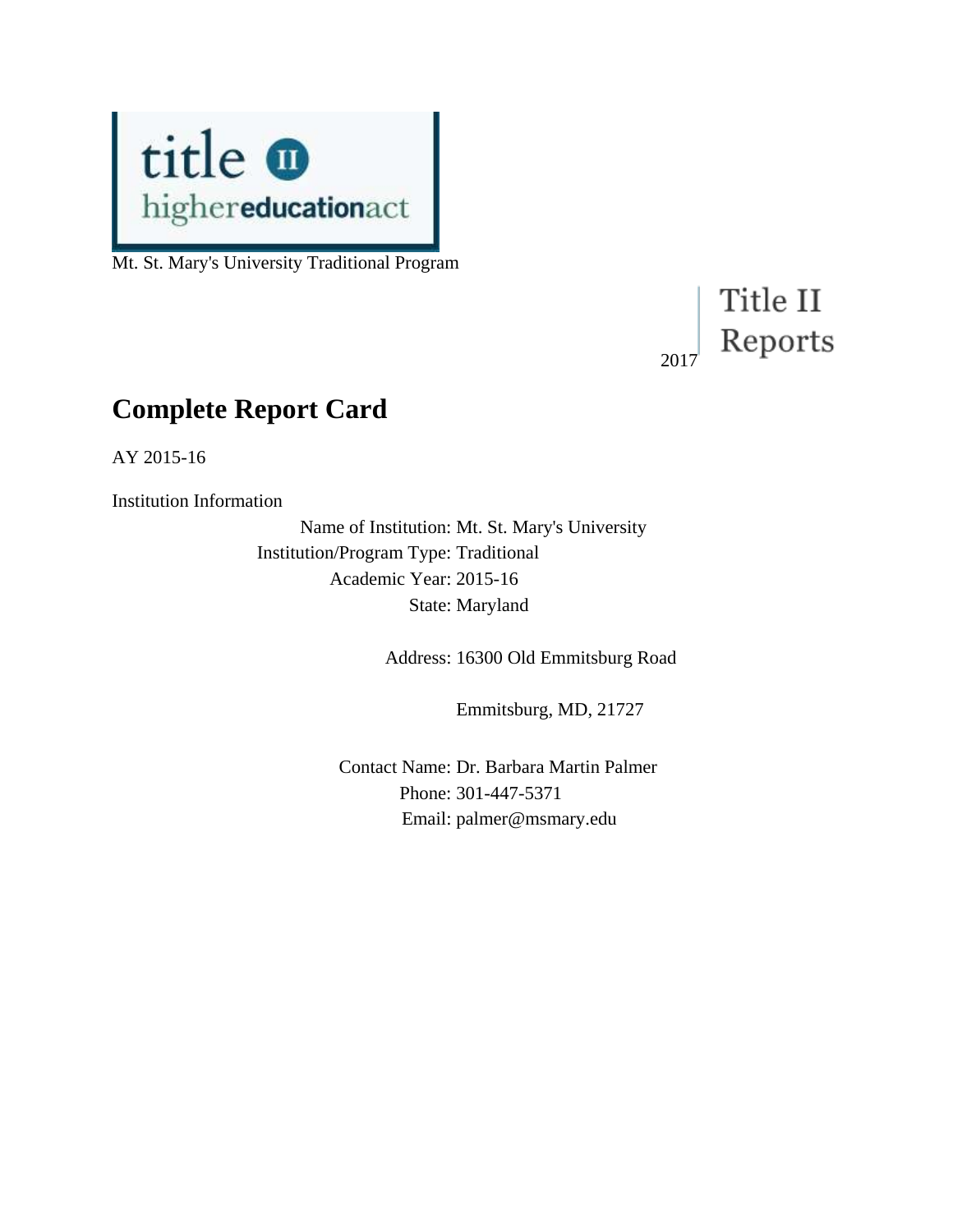Is your institution a member of an HEA Title II Teacher Quality Partnership (TQP) grant awarded by the U.S. Department of Education? [\(http://www2.ed.gov/about/offices/list/oii/tqp/index.html\)](http://www2.ed.gov/about/offices/list/oii/tqp/index.html)

No

If yes, provide the following:

Award year:

Grantee name:

Project name:

Grant number:

List partner districts/LEAs:

List other partners:

Project Type:

Section I.a Program Information

List each teacher preparation program included in your traditional route. Indicate if your program or programs participate in a Teacher Quality Partnership Grant awarded by the U.S. Department of Education as described at [http://www2.ed.gov/about/offices/list/oii/tqp/index.html.](http://www2.ed.gov/about/offices/list/oii/tqp/index.html)

| <b>Teacher Preparation Programs</b>              | <b>Teacher Quality Partnership Grant Member?</b> |  |
|--------------------------------------------------|--------------------------------------------------|--|
| <b>Art Education P-12</b>                        | N <sub>0</sub>                                   |  |
| Elementary & Special Education                   | No                                               |  |
| <b>Elementary Education</b>                      | N <sub>0</sub>                                   |  |
| Music Education P-12 (postgrad only)             | N <sub>0</sub>                                   |  |
| Secondary Business (postgrad Only)               | N <sub>o</sub>                                   |  |
| Secondary English                                | N <sub>o</sub>                                   |  |
| <b>Secondary Mathematics</b>                     | N <sub>o</sub>                                   |  |
| <b>Secondary Social Studies</b>                  | N <sub>o</sub>                                   |  |
| World Languages: French P-12                     | N <sub>o</sub>                                   |  |
| World Languages: German P-12                     | No                                               |  |
| World Languages: Spanish P-12                    | N <sub>0</sub>                                   |  |
| Total number of teacher preparation programs: 11 |                                                  |  |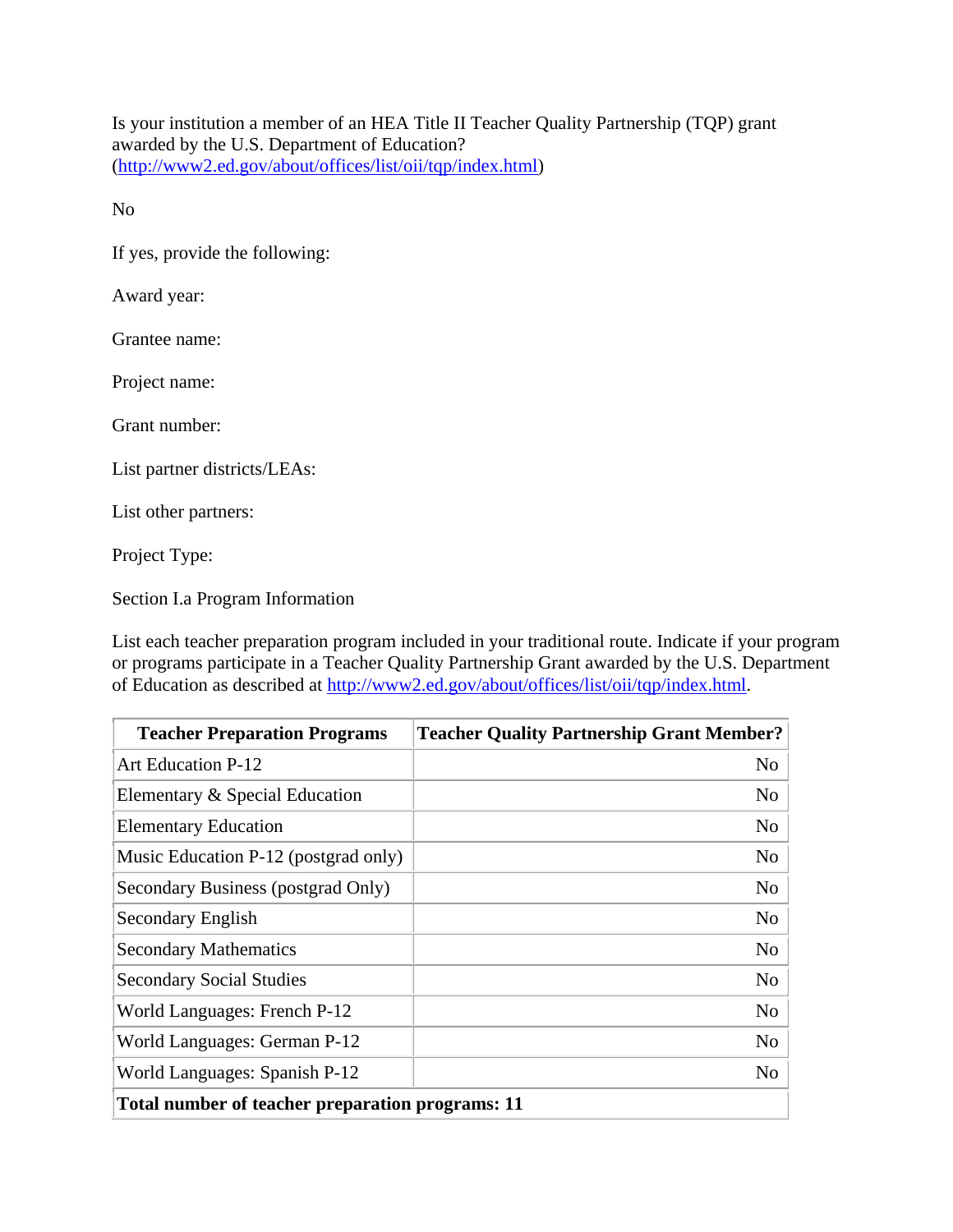#### Section I.b Admissions

Indicate when students are formally admitted into your initial teacher certification program: Sophomore year Graduate- can take up to 9 credit hours before all admissions requirements must be met

Does your initial teacher certification program conditionally admit students? Yes

Provide a link to your website where additional information about admissions requirements can be found:

msmary.edu/School of education and human services/department-of-education/Overview/

Please provide any additional comments about or exceptions to the admissions information provided above:

We admit two groups of undergraduates into our program: those of traditional college age (18-22) and those of nontraditional age (22+) in our Continuing Studies program. Upon entrance to the School, Continuing Studies undergraduate candidates must submit a transcript for review; traditional undergraduate transcripts are reviewed, but not submitted by the student. They are obtained by the School from the university Registrar. All undergraduate students must participate in an admission interview and submit a portfolio, both of which need to receive a satisfactory score.

Students with a cumulative grade point average below the required GPA are provisionally admitted when it is ascertained that the GPA is achievable in the coming semester. Students who have not yet submitted qualifying scores on measures of basic skills (Praxis CORE, combined math and verbal SAT scores, or ACT) at the time of admission are able to be provisionally accepted based on additional factors such as GPA and interview scores. Provisionally accepted students are expected to achieve qualifying scores within one semester to proceed in the program.

Transfer students holding the AAT have achieved 2.75 GPA or higher. Transfer students without the AAT are not held to the GPA requirement. University requirements for transfer students state that all students must have at least a 2.5. Only grades of 'C' or higher are accepted for transfer and are listed on the transcript with a grade of Pass (P). These courses are not counted in the cumulative average for the student.

The following items are required for admission in the Graduate program: 2 letters of recommendation, official undergraduate transcripts with a final GPA of 2.75 or higher, an admission essay, and qualifying scores on a basic skills test (combined math and verbal SAT scores, Praxis CORE, ACT, or GRE). Qualifying scores on Praxis II Content Knowledge are also required for secondary education candidates in Business, English, Mathematics, and Social Studies programs, as well as for World Language programs. The student also needs to participate in an admission interview and submit a portfolio, both of which need to receive a satisfactory score.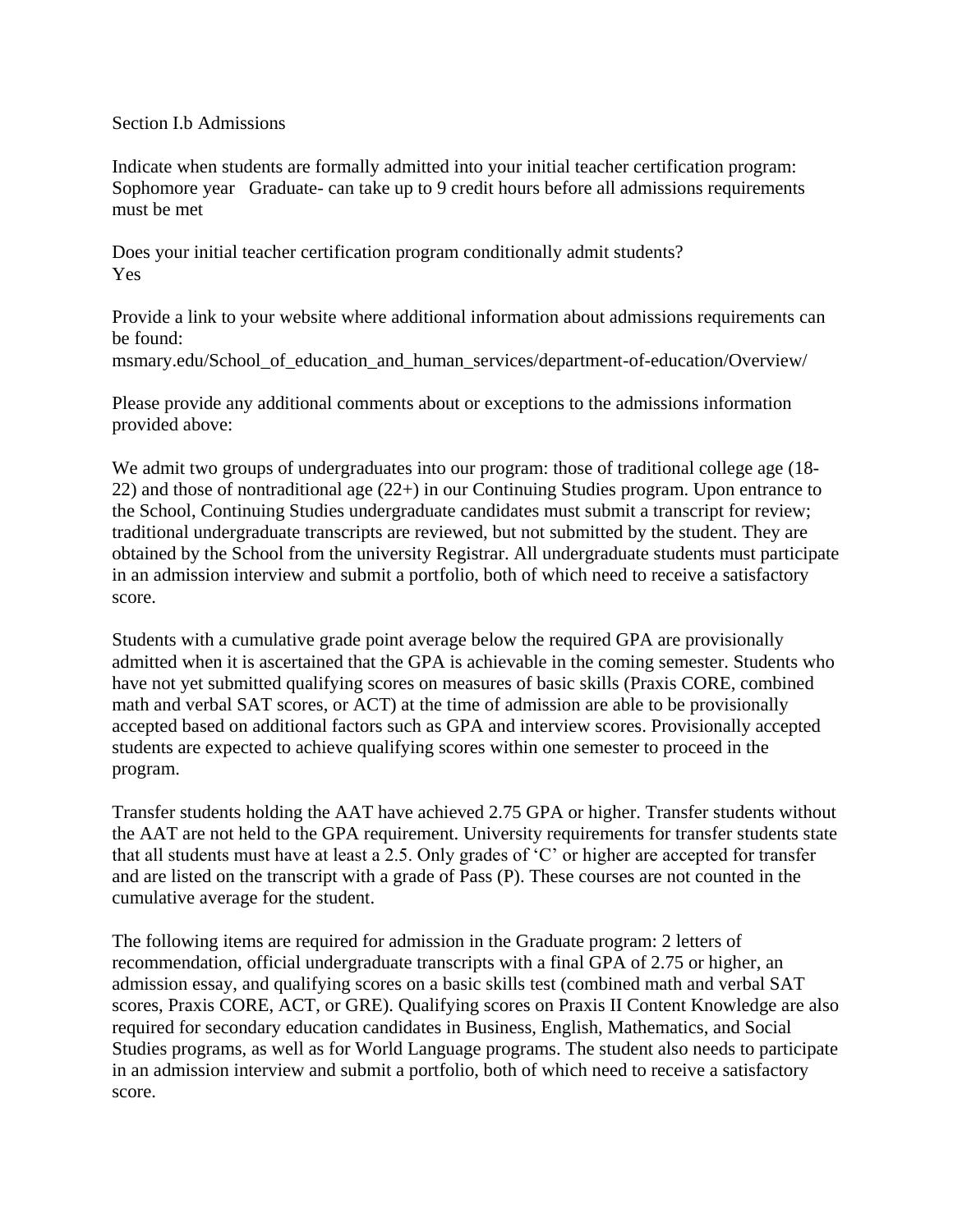Graduate students can be provisionally accepted if they do not have all admission criteria met when applying. However, all outstanding requirements must be completed within the student's first 9 credit hours. Students who do not complete all admission requirements are not eligible to register for additional credits until requirements are met.

Graduate students who do not have an undergraduate GPA of 2.75 can be accepted into the program under a provisional GPA status. Acceptance depends on the presence of qualifying scores on a basic skills test (combined verbal and math SAT scores, Praxis CORE, ACT, or GRE) and the GPA itself. Students who are accepted under a provisional GPA status must earn a 'B' or higher in their first 3 graduate courses (9 credits) to remain in the program. After that time, the provisional status is lifted.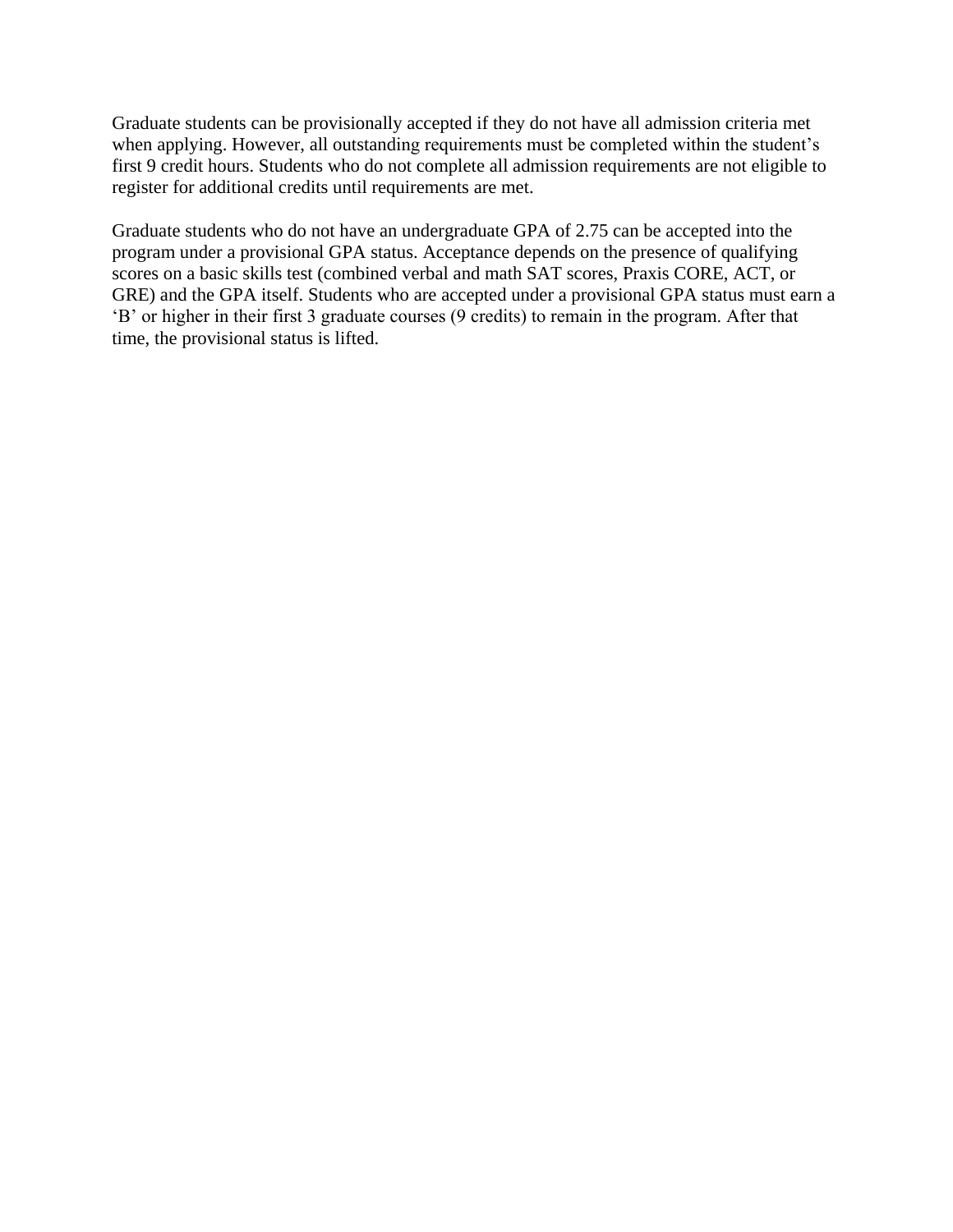#### Section I.b Undergraduate Requirements

Please provide the following information about your teacher preparation program's entry and exit requirements.  $(\frac{8}{205(a)(1)(C)(i)})$ 

Are there initial teacher certification programs at the undergraduate level?

Yes

If yes, for each element listed below, indicate if it is required for admission into or exit from any of your teacher preparation program(s) at the Undergraduate level.

| <b>Element</b>                                                             | <b>Required for</b><br><b>Entry</b> | <b>Required for</b><br>Exit |
|----------------------------------------------------------------------------|-------------------------------------|-----------------------------|
| Transcript                                                                 | Yes                                 | Yes                         |
| Fingerprint check                                                          | N <sub>0</sub>                      | Yes                         |
| Background check                                                           | N <sub>0</sub>                      | Yes                         |
| Minimum number of courses/credits/semester hours<br>completed              | Yes                                 | Yes                         |
| Minimum GPA                                                                | Yes                                 | Yes                         |
| Minimum GPA in content area coursework                                     | Yes                                 | Yes                         |
| Minimum GPA in professional education coursework                           | Yes                                 | Yes                         |
| Minimum ACT score                                                          | N <sub>o</sub>                      | N <sub>o</sub>              |
| Minimum SAT score                                                          | N <sub>o</sub>                      | N <sub>o</sub>              |
| Minimum basic skills test score                                            | Yes                                 | Yes                         |
| Subject area/academic content test or other subject matter<br>verification | N <sub>0</sub>                      | Yes                         |
| Recommendation(s)                                                          | N <sub>o</sub>                      | N <sub>o</sub>              |
| Essay or personal statement                                                | Yes                                 | Yes                         |
| Interview                                                                  | Yes                                 | Yes                         |
| Other Dispositions Self-Assessment, Resume                                 | Yes                                 | Yes                         |

What is the minimum GPA required for admission into the program?

#### 2.75

What was the median GPA of individuals accepted into the program in academic year 2015-16

3.27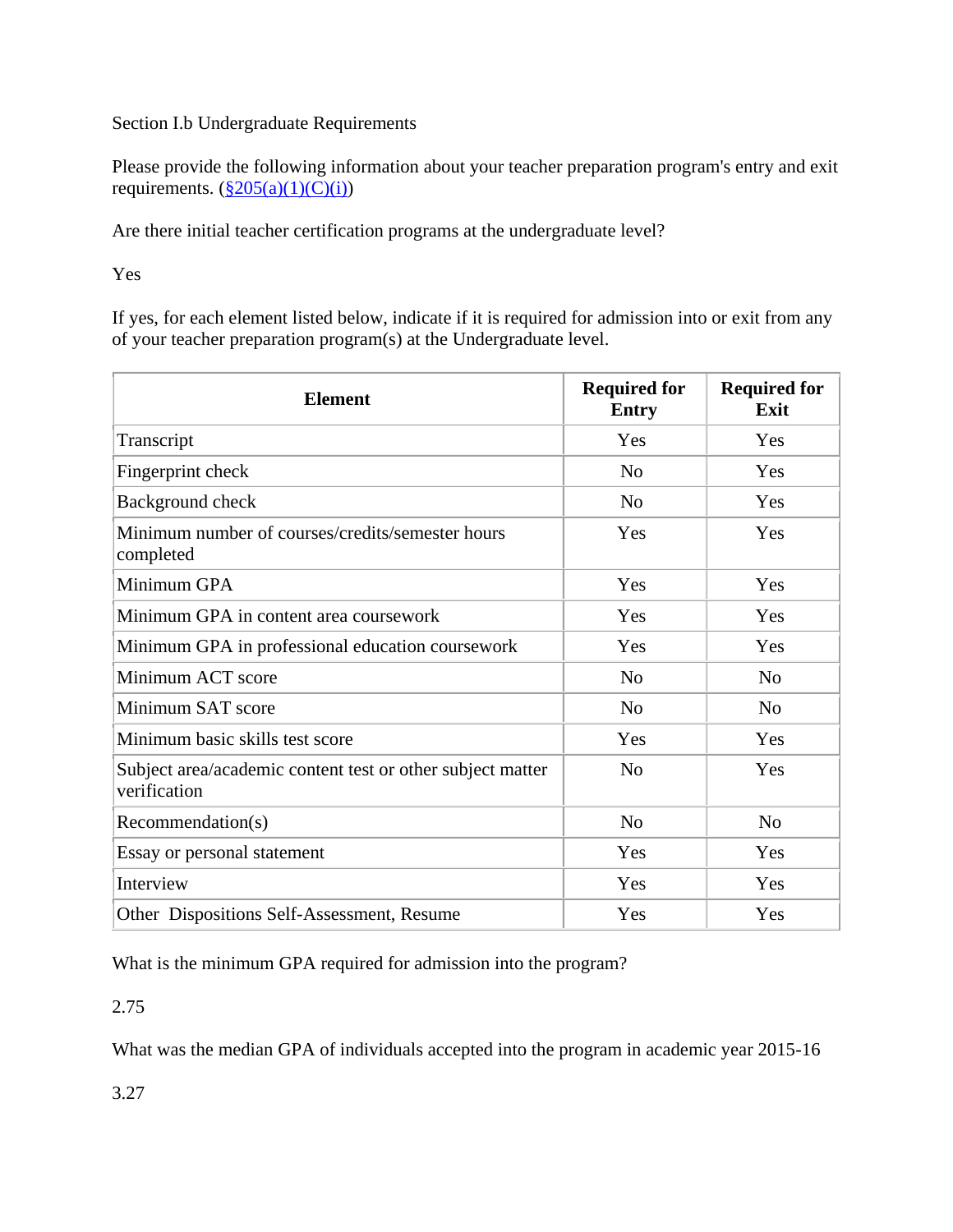What is the minimum GPA required for completing the program?

2.75

What was the median GPA of individuals completing the program in academic year 2015-16

3.575

Please provide any additional comments about the information provided above:

In keeping with Maryland State Department of Education guidelines, students may substitute a minimum SAT or ACT test score in place of a minimum basic skills test score.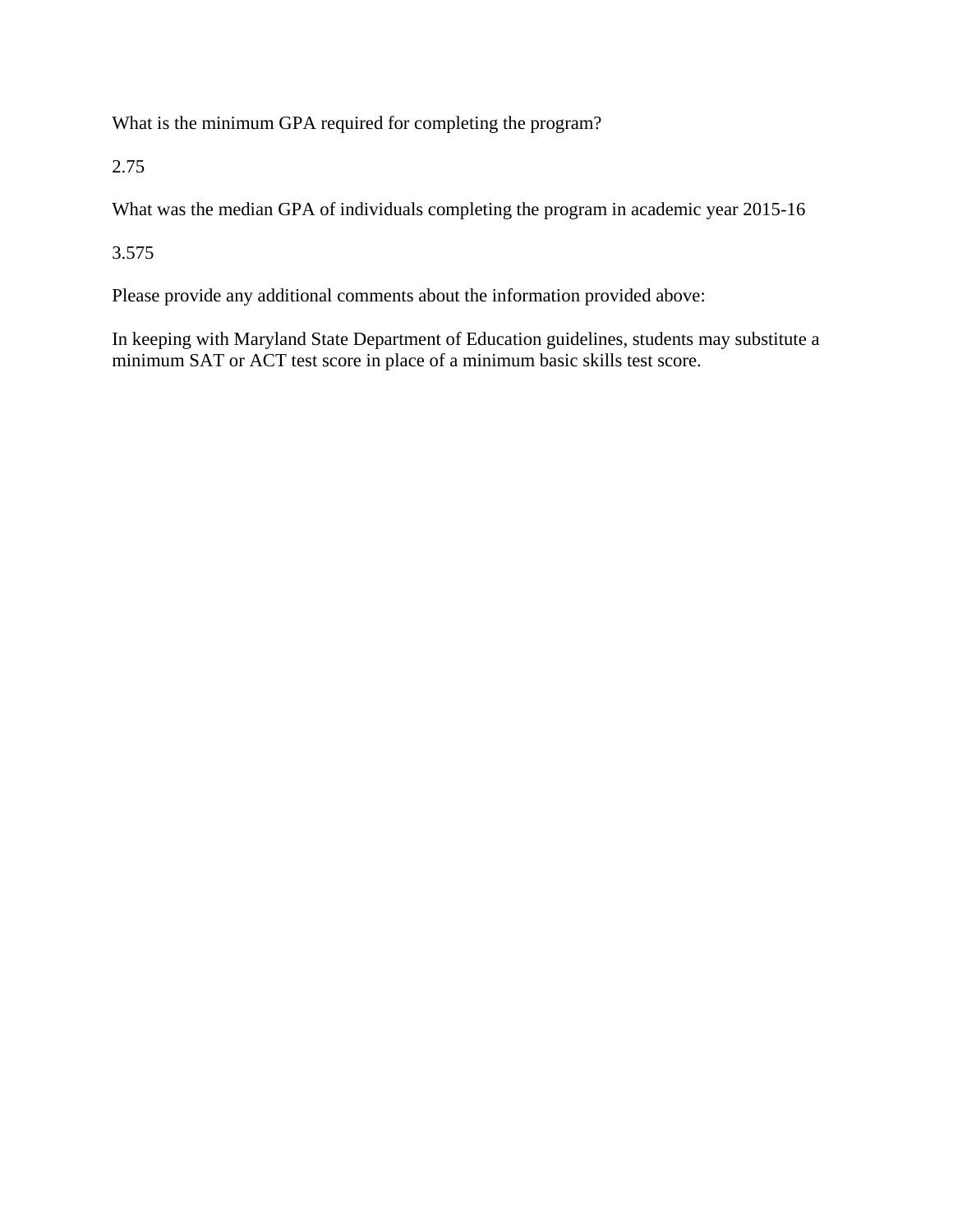#### Section I.b Postgraduate Requirements

Please provide the following information about your teacher preparation program's entry and exit requirements.  $(\frac{8}{205(a)(1)(C)(i)})$ 

Are there initial teacher certification programs at the postgraduate level?

Yes

If yes, for each element listed below, indicate if it is required for admission into or exit from any of your teacher preparation program(s) at the Postgraduate level.

| <b>Element</b>                                                             | <b>Required for</b><br><b>Entry</b> | <b>Required for</b><br>Exit |
|----------------------------------------------------------------------------|-------------------------------------|-----------------------------|
| Transcript                                                                 | Yes                                 | Yes                         |
| Fingerprint check                                                          | N <sub>0</sub>                      | Yes                         |
| Background check                                                           | N <sub>o</sub>                      | Yes                         |
| Minimum number of courses/credits/semester hours<br>completed              | N <sub>0</sub>                      | Yes                         |
| Minimum GPA                                                                | Yes                                 | Yes                         |
| Minimum GPA in content area coursework                                     | Yes                                 | Yes                         |
| Minimum GPA in professional education coursework                           | N <sub>0</sub>                      | Yes                         |
| Minimum ACT score                                                          | N <sub>0</sub>                      | N <sub>o</sub>              |
| Minimum SAT score                                                          | N <sub>o</sub>                      | N <sub>o</sub>              |
| Minimum basic skills test score                                            | Yes                                 | Yes                         |
| Subject area/academic content test or other subject matter<br>verification | Yes                                 | Yes                         |
| Recommendation(s)                                                          | Yes                                 | N <sub>o</sub>              |
| Essay or personal statement                                                | Yes                                 | Yes                         |
| Interview                                                                  | Yes                                 | Yes                         |
| Other Dispositions Self-Assessment, Resume                                 | Yes                                 | Yes                         |

What is the minimum GPA required for admission into the program?

#### 2.75

What was the median GPA of individuals accepted into the program in academic year 2015-16

3.07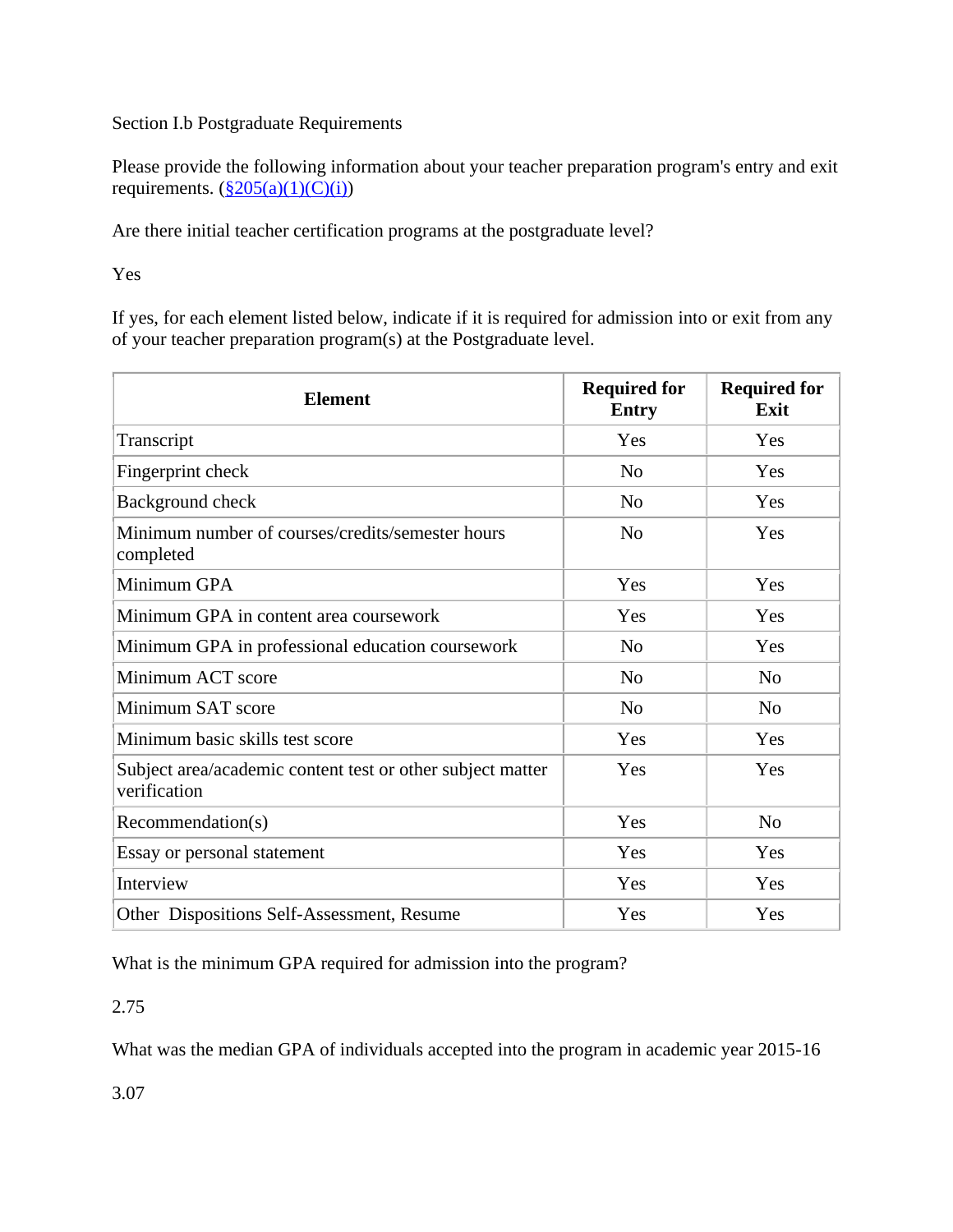What is the minimum GPA required for completing the program?

3

What was the median GPA of individuals completing the program in academic year 2015-16

3.85

Please provide any additional comments about the information provided above:

In keeping with Maryland State Department of Education guidelines, students may substitute a minimum SAT or ACT test score in place of a minimum basic skills test score.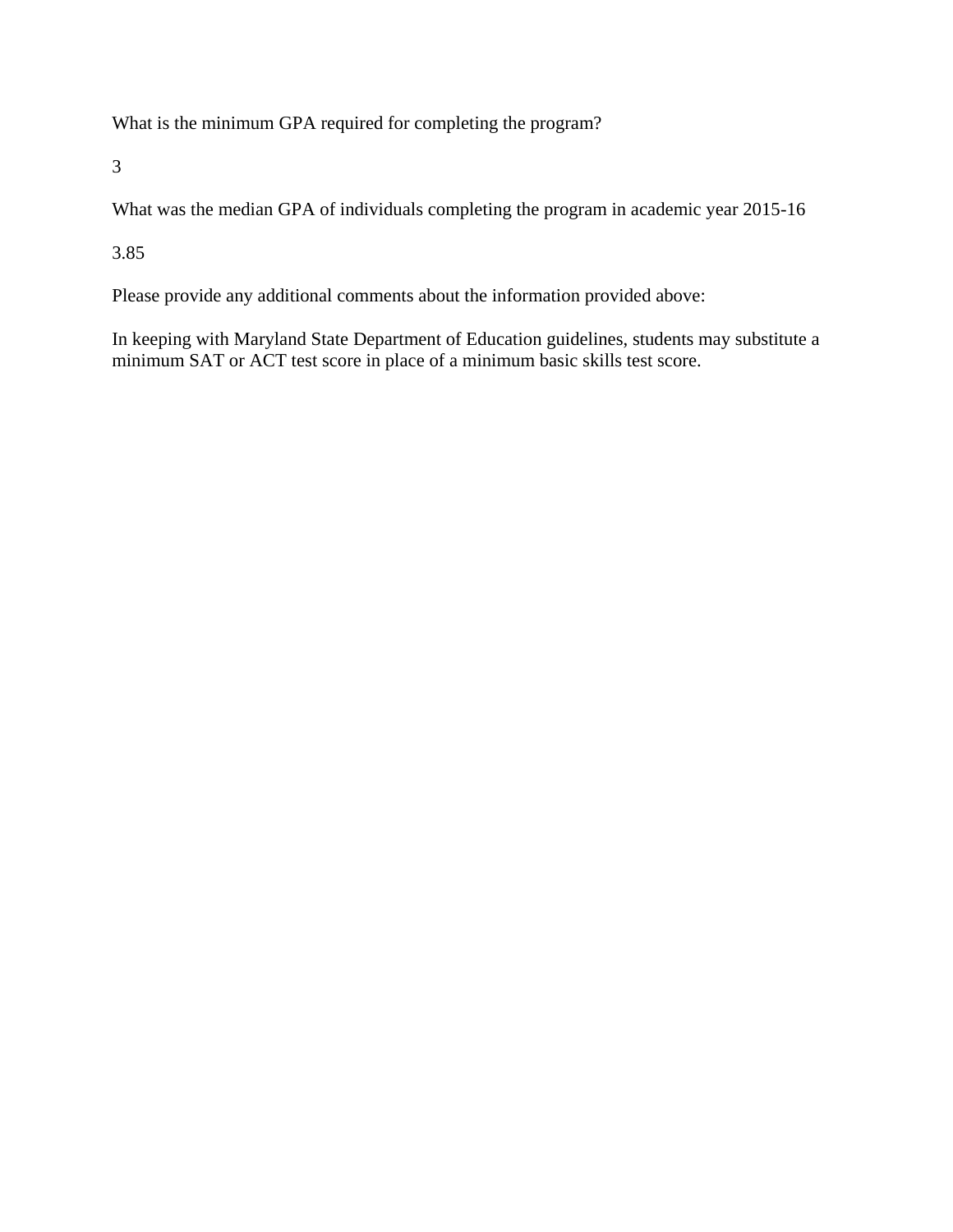#### Section I.c Enrollment

Provide the number of students in the teacher preparation program in the following categories. Note that you must report on the number of students by ethnicity and race separately. Individuals who are non-Hispanic/Latino will be reported in one of the race categories. Also note that individuals can belong to one or more racial groups, so the sum of the members of each racial category may not necessarily add up to the total number of students enrolled.

For the purpose of Title II reporting, an enrolled student is defined as a student who has been admitted to a teacher preparation program, but who has not completed the program during the academic year being reported. An individual who completed the program during the academic year being reported is counted as a program completer and *not* an enrolled student.

#### [Additional guidance on reporting race and ethnicity data.](https://title2.ed.gov/Public/TA/Race_ethnicity.pdf)

| Total number of students enrolled in 2015-16:       |                        | 98 |  |
|-----------------------------------------------------|------------------------|----|--|
| Unduplicated number of males enrolled in 2015-16:   |                        | 24 |  |
| Unduplicated number of females enrolled in 2015-16: |                        | 74 |  |
| 2015-16                                             | <b>Number enrolled</b> |    |  |
| Ethnicity                                           |                        |    |  |
| Hispanic/Latino of any race:                        | 3                      |    |  |
| Race                                                |                        |    |  |
| American Indian or Alaska Native:                   | $\overline{2}$         |    |  |
| Asian:                                              | $\theta$               |    |  |
| <b>Black or African American:</b>                   | $\overline{2}$         |    |  |
| Native Hawaiian or Other Pacific Islander:          | $\theta$               |    |  |
| White:                                              | 85                     |    |  |
| Two or more races:                                  | 1                      |    |  |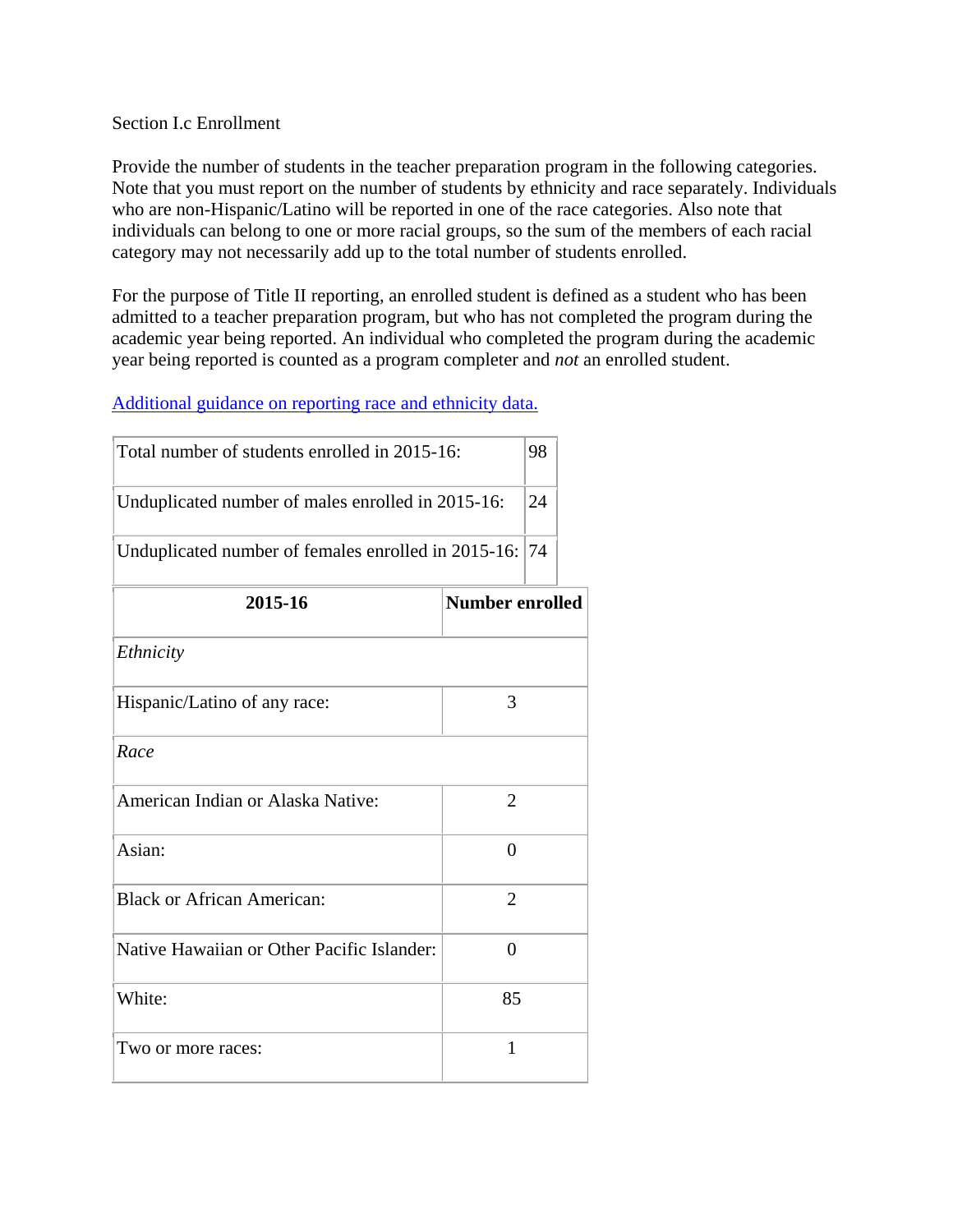#### Section I.d Supervised Clinical Experience

Provide the following information about supervised clinical experience in 2015-16.

| Average number of clock hours of supervised clinical experience required prior to<br>student teaching          | 33       |
|----------------------------------------------------------------------------------------------------------------|----------|
| Average number of clock hours required for student teaching                                                    | 650      |
| Average number of clock hours required for mentoring/induction support                                         | $\Omega$ |
| Number of full-time equivalent faculty supervising clinical experience during this<br>academic year            | 3        |
| Number of adjunct faculty supervising clinical experience during this academic year<br>(IHE and PreK-12 staff) | 89       |
| Number of students in supervised clinical experience during this academic year                                 | 81       |

Please provide any additional information about or descriptions of the supervised clinical experiences:

Field experiences are designed to provide students with structured experiences in professional practice. Maryland Redesign designates that all certification candidates complete a 100-day extensive internship in a Professional Development School (PDS). The extensive internship occurs across two consecutive semesters for all traditional undergraduate programs and for all secondary graduate programs (Internship I in spring semester, Internship II in the following fall semester).

For candidates in the Continuing Studies programs and for elementary and elementary/special education graduate candidates, the extensive internship spans three semesters (Internship I is comprised of both the fall and spring semester during an academic year and Internship II is the following fall semester). Additionally, all elementary/special education undergraduate and graduate candidates log at least an additional 12 hours of special education internship during a "May-mester" immediately following the Internship I spring semester.

Field experiences prior to Internships facilitate candidates' development as professional educators. Candidates observe in schools, tutor students, assist teachers, and participate in the teaching process. These placements are tracked to ensure variety within school settings.

The three full-time equivalent faculty mentioned above all are full-time faculty members serving in supervisor roles. Of the 89 adjunct faculty, 9 are part-time supervisors or Professors in Residence employed through Mount St. Mary's University and 80 are PreK-12 staff serving as mentors. The number of students exceeds the number of mentors due to repeat mentors within the time period.

The average number of clock hours required for mentoring/induction support category is not applicable to our programs so a number of "0" was entered as "NA" was not a valid response.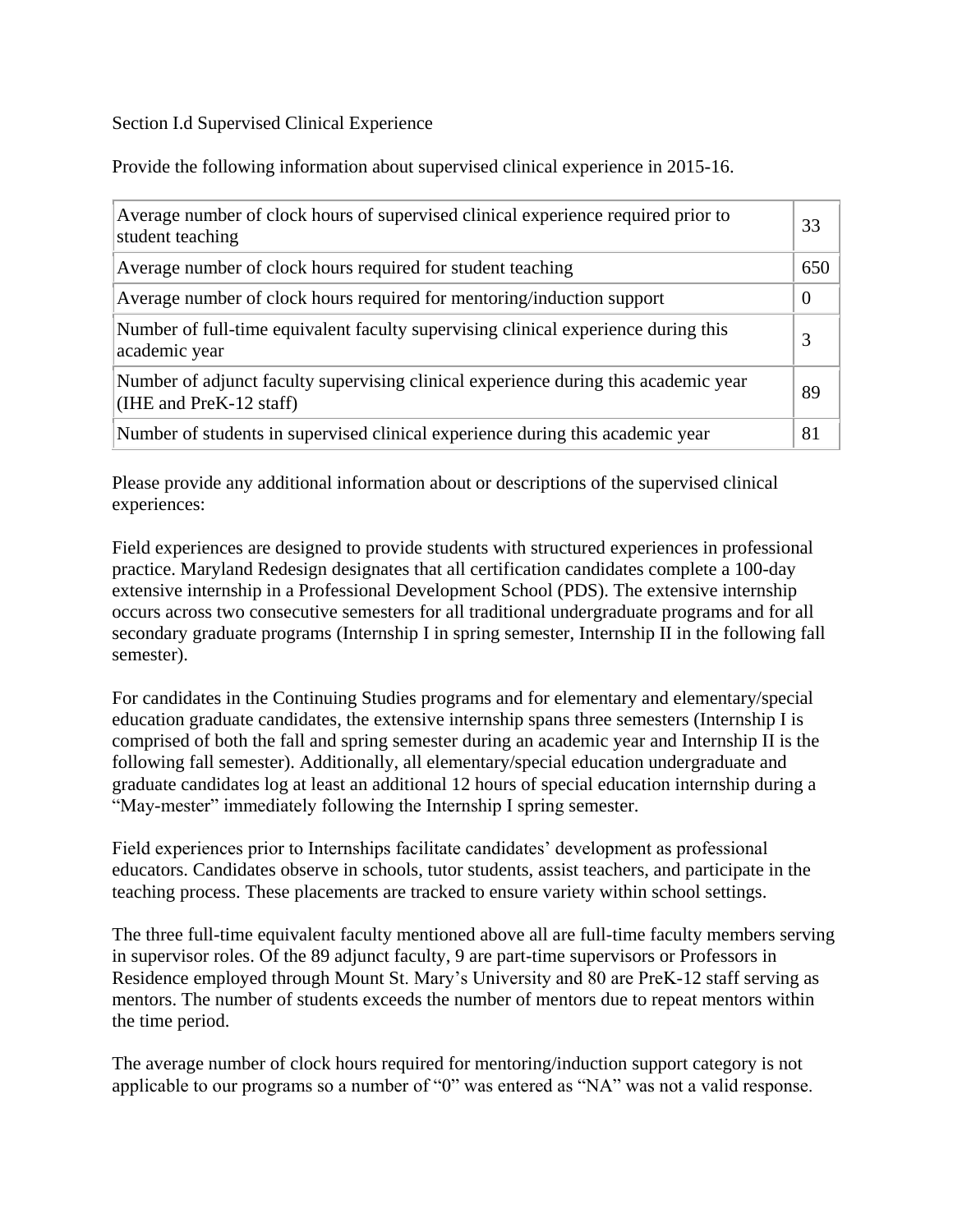#### Section I.e Teachers Prepared by Subject Area

Please provide the number of teachers prepared by subject area for academic year 2015-16. For the purposes of this section, number prepared means the number of program completers. "Subject area" refers to the subject area(s) an individual has been prepared to teach. An individual can be counted in more than one subject area. If no individuals were prepared in a particular subject area, please leave that cell blank.  $(\frac{8}{205(b)(1)(H)})$ 

| <b>Subject Area</b>                                                  | <b>Number Prepared</b> |
|----------------------------------------------------------------------|------------------------|
| <b>Education - General</b>                                           | $\overline{0}$         |
| <b>Teacher Education - Special Education</b>                         | 13                     |
| Teacher Education - Early Childhood Education                        | $\Omega$               |
| <b>Teacher Education - Elementary Education</b>                      | 23                     |
| Teacher Education - Junior High/Intermediate/Middle School Education | $\overline{0}$         |
| <b>Teacher Education - Secondary Education</b>                       | 9                      |
| <b>Teacher Education - Multiple Levels</b>                           | $\overline{2}$         |
| Teacher Education - Agriculture                                      | $\overline{0}$         |
| <b>Teacher Education - Art</b>                                       | $\overline{0}$         |
| <b>Teacher Education - Business</b>                                  | $\boldsymbol{0}$       |
| Teacher Education - English/Language Arts                            | $\overline{4}$         |
| <b>Teacher Education - Foreign Language</b>                          | $\overline{0}$         |
| <b>Teacher Education - Health</b>                                    | $\overline{0}$         |
| Teacher Education - Family and Consumer Sciences/Home Economics      | $\overline{0}$         |
| Teacher Education - Technology Teacher Education/Industrial Arts     | $\overline{0}$         |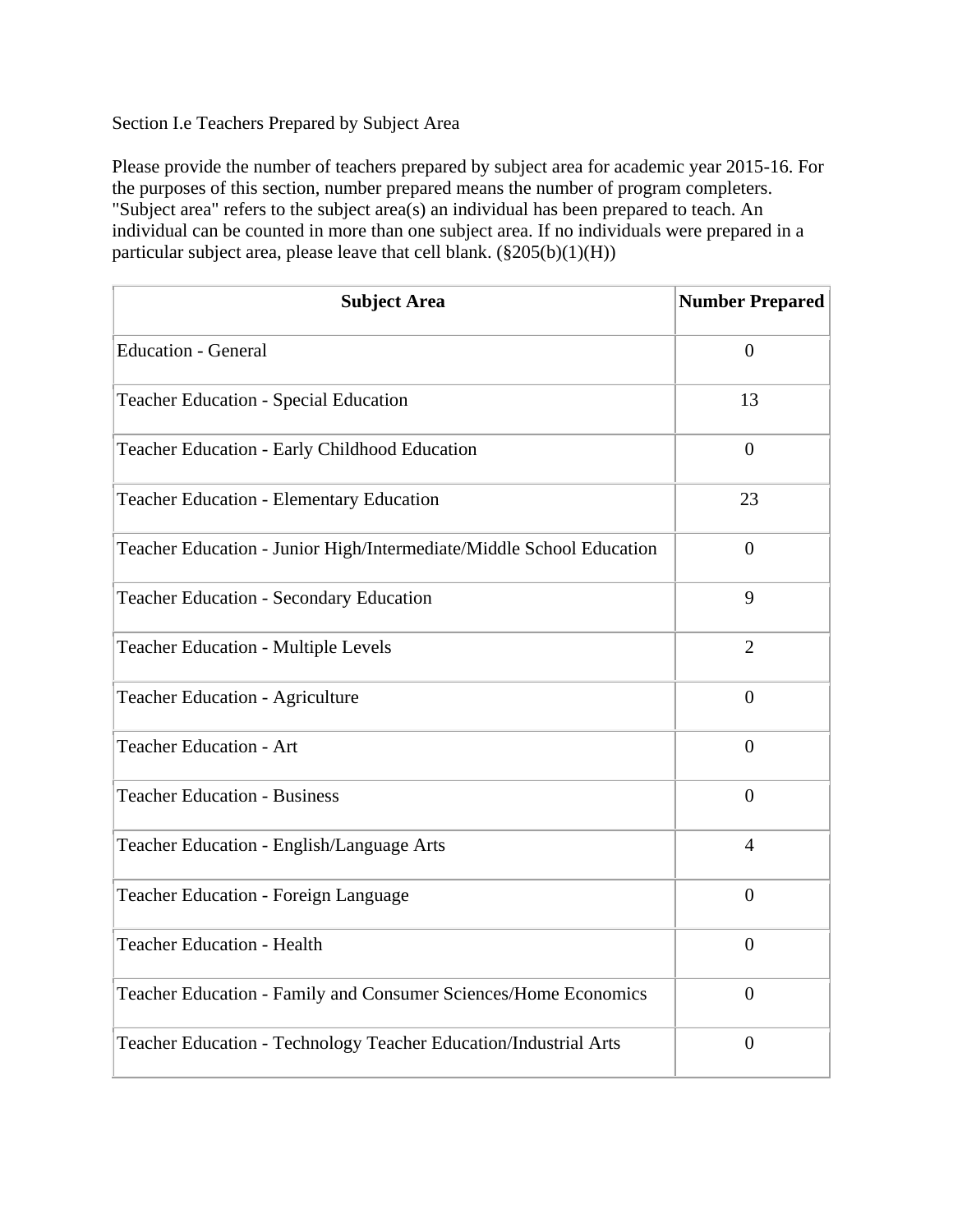| <b>Teacher Education - Mathematics</b>                        | 1                |
|---------------------------------------------------------------|------------------|
| <b>Teacher Education - Music</b>                              | $\overline{0}$   |
| Teacher Education - Physical Education and Coaching           | $\overline{0}$   |
| <b>Teacher Education - Reading</b>                            | $\theta$         |
| Teacher Education - Science Teacher Education/General Science | $\overline{0}$   |
| <b>Teacher Education - Social Science</b>                     | $\overline{0}$   |
| <b>Teacher Education - Social Studies</b>                     | 4                |
| <b>Teacher Education - Technical Education</b>                | $\overline{0}$   |
| <b>Teacher Education - Computer Science</b>                   | $\overline{0}$   |
| <b>Teacher Education - Biology</b>                            | $\theta$         |
| <b>Teacher Education - Chemistry</b>                          | $\overline{0}$   |
| Teacher Education - Drama and Dance                           | $\boldsymbol{0}$ |
| <b>Teacher Education - French</b>                             | 1                |
| <b>Teacher Education - German</b>                             | $\overline{0}$   |
| <b>Teacher Education - History</b>                            | $\boldsymbol{0}$ |
| <b>Teacher Education - Physics</b>                            | $\boldsymbol{0}$ |
| <b>Teacher Education - Spanish</b>                            | 1                |
| <b>Teacher Education - Speech</b>                             | $\boldsymbol{0}$ |
| Teacher Education - Geography                                 | $\boldsymbol{0}$ |
| Teacher Education - Latin                                     | $\boldsymbol{0}$ |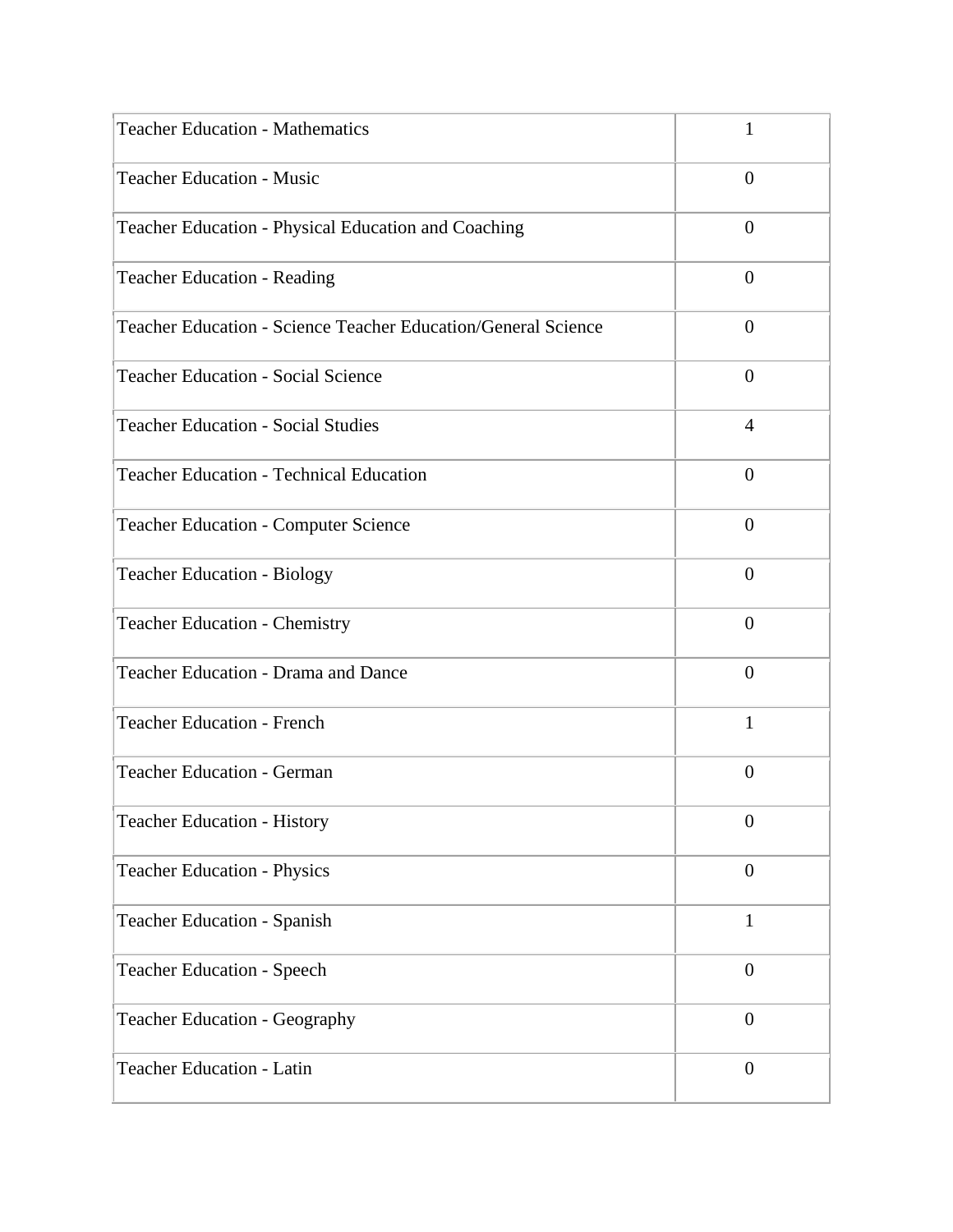| <b>Teacher Education - Psychology</b>                                    |   |
|--------------------------------------------------------------------------|---|
| <b>Teacher Education - Earth Science</b>                                 | 0 |
| Teacher Education - English as a Second Language                         | 0 |
| Teacher Education - Bilingual, Multilingual, and Multicultural Education |   |
| <b>Education - Other</b>                                                 |   |
| Specify:                                                                 |   |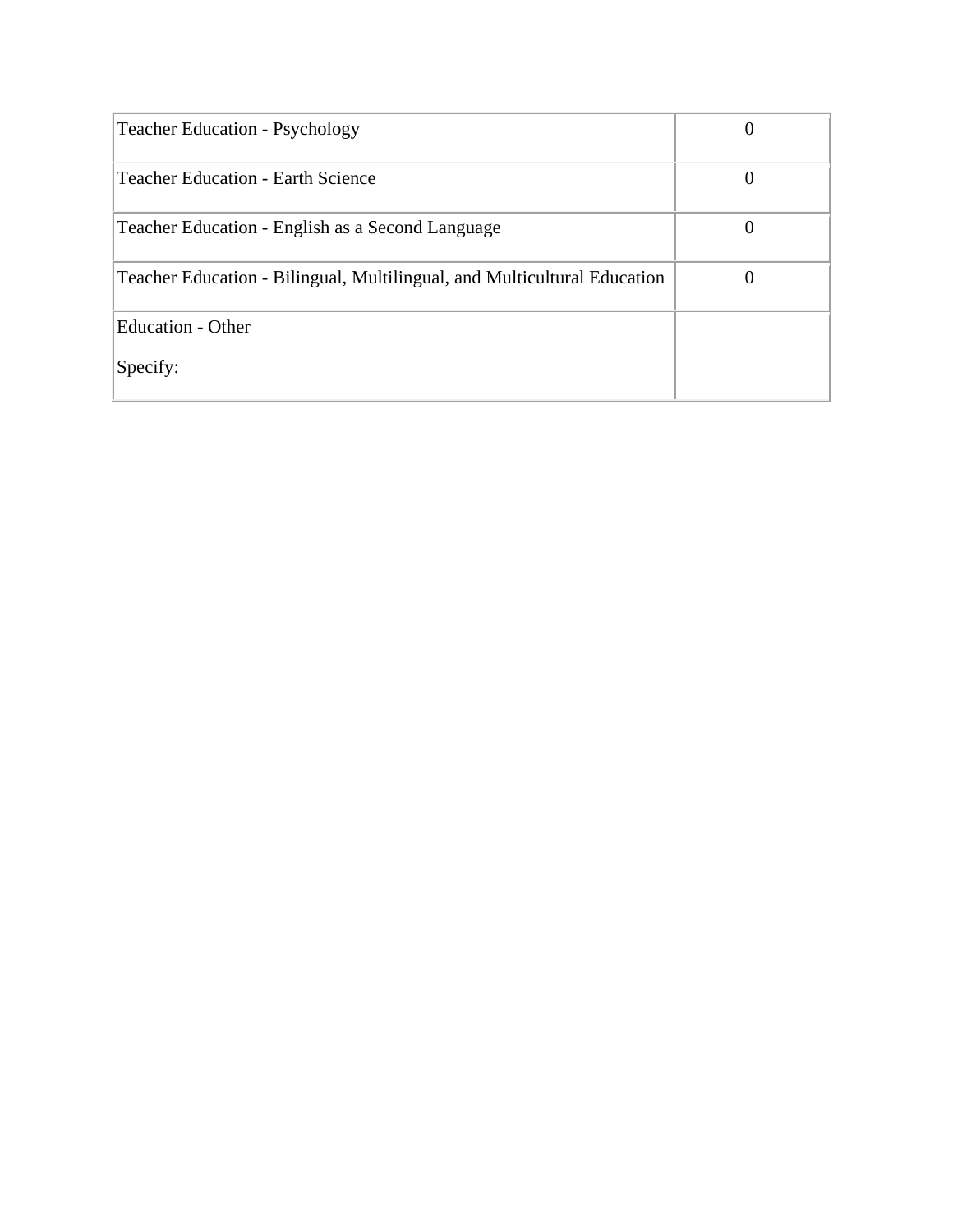#### Section I.e Teachers Prepared by Academic Major

Please provide the number of teachers prepared by academic major for academic year 2015-16. For the purposes of this section, number prepared means the number of program completers. "Academic major" refers to the actual major(s) declared by the program completer. An individual can be counted in more than one academic major. If no individuals were prepared in a particular academic major, please leave that cell blank.  $(\S 205(b)(1)(H))$ 

| <b>Academic Major</b>                                                | <b>Number Prepared</b> |
|----------------------------------------------------------------------|------------------------|
| <b>Education - General</b>                                           | $\overline{0}$         |
| <b>Teacher Education - Special Education</b>                         | $\Omega$               |
| Teacher Education - Early Childhood Education                        | $\overline{0}$         |
| <b>Teacher Education - Elementary Education</b>                      | 18                     |
| Teacher Education - Junior High/Intermediate/Middle School Education | $\overline{0}$         |
| <b>Teacher Education - Secondary Education</b>                       | $\overline{0}$         |
| <b>Teacher Education - Agriculture</b>                               | $\overline{0}$         |
| <b>Teacher Education - Art</b>                                       | $\overline{0}$         |
| <b>Teacher Education - Business</b>                                  | $\theta$               |
| Teacher Education - English/Language Arts                            | $\overline{0}$         |
| <b>Teacher Education - Foreign Language</b>                          | $\overline{0}$         |
| <b>Teacher Education - Health</b>                                    | $\overline{0}$         |
| Teacher Education - Family and Consumer Sciences/Home Economics      | $\overline{0}$         |
| Teacher Education - Technology Teacher Education/Industrial Arts     | $\overline{0}$         |
| <b>Teacher Education - Mathematics</b>                               | $\overline{0}$         |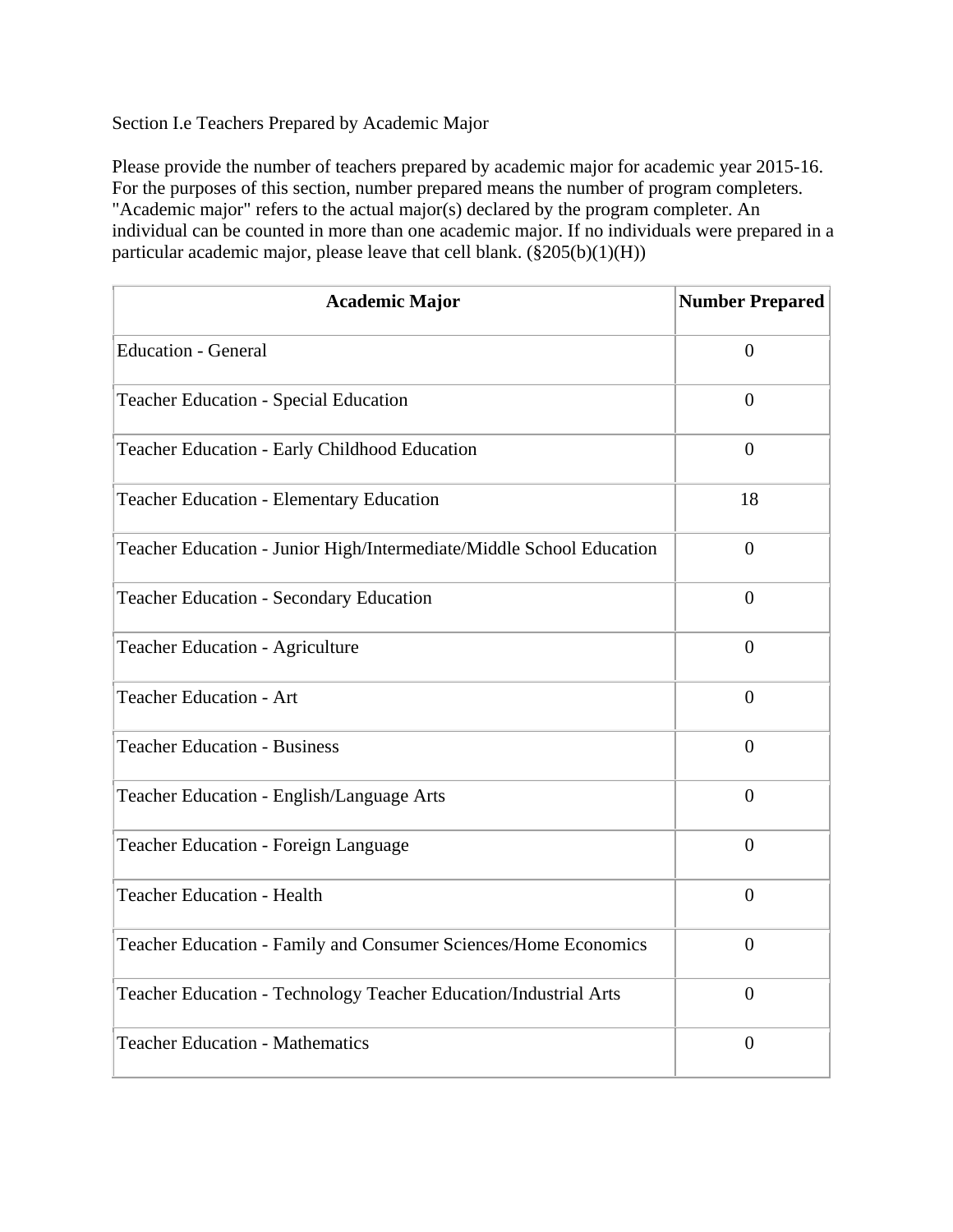| <b>Teacher Education - Music</b>                    | $\overline{0}$   |
|-----------------------------------------------------|------------------|
| Teacher Education - Physical Education and Coaching | $\mathbf{1}$     |
| <b>Teacher Education - Reading</b>                  | $\overline{0}$   |
| <b>Teacher Education - Science</b>                  | $\overline{0}$   |
| <b>Teacher Education - Social Science</b>           | $\overline{0}$   |
| <b>Teacher Education - Social Studies</b>           | 3                |
| <b>Teacher Education - Technical Education</b>      | $\boldsymbol{0}$ |
| <b>Teacher Education - Computer Science</b>         | $\theta$         |
| <b>Teacher Education - Biology</b>                  | $\overline{0}$   |
| <b>Teacher Education - Chemistry</b>                | $\theta$         |
| Teacher Education - Drama and Dance                 | $\theta$         |
| <b>Teacher Education - French</b>                   | $\overline{0}$   |
| <b>Teacher Education - German</b>                   | $\theta$         |
| <b>Teacher Education - History</b>                  | $\theta$         |
| <b>Teacher Education - Physics</b>                  | $\boldsymbol{0}$ |
| <b>Teacher Education - Spanish</b>                  | $\boldsymbol{0}$ |
| <b>Teacher Education - Speech</b>                   | $\boldsymbol{0}$ |
| <b>Teacher Education - Geography</b>                | $\boldsymbol{0}$ |
| <b>Teacher Education - Latin</b>                    | $\boldsymbol{0}$ |
| <b>Teacher Education - Psychology</b>               | $\boldsymbol{0}$ |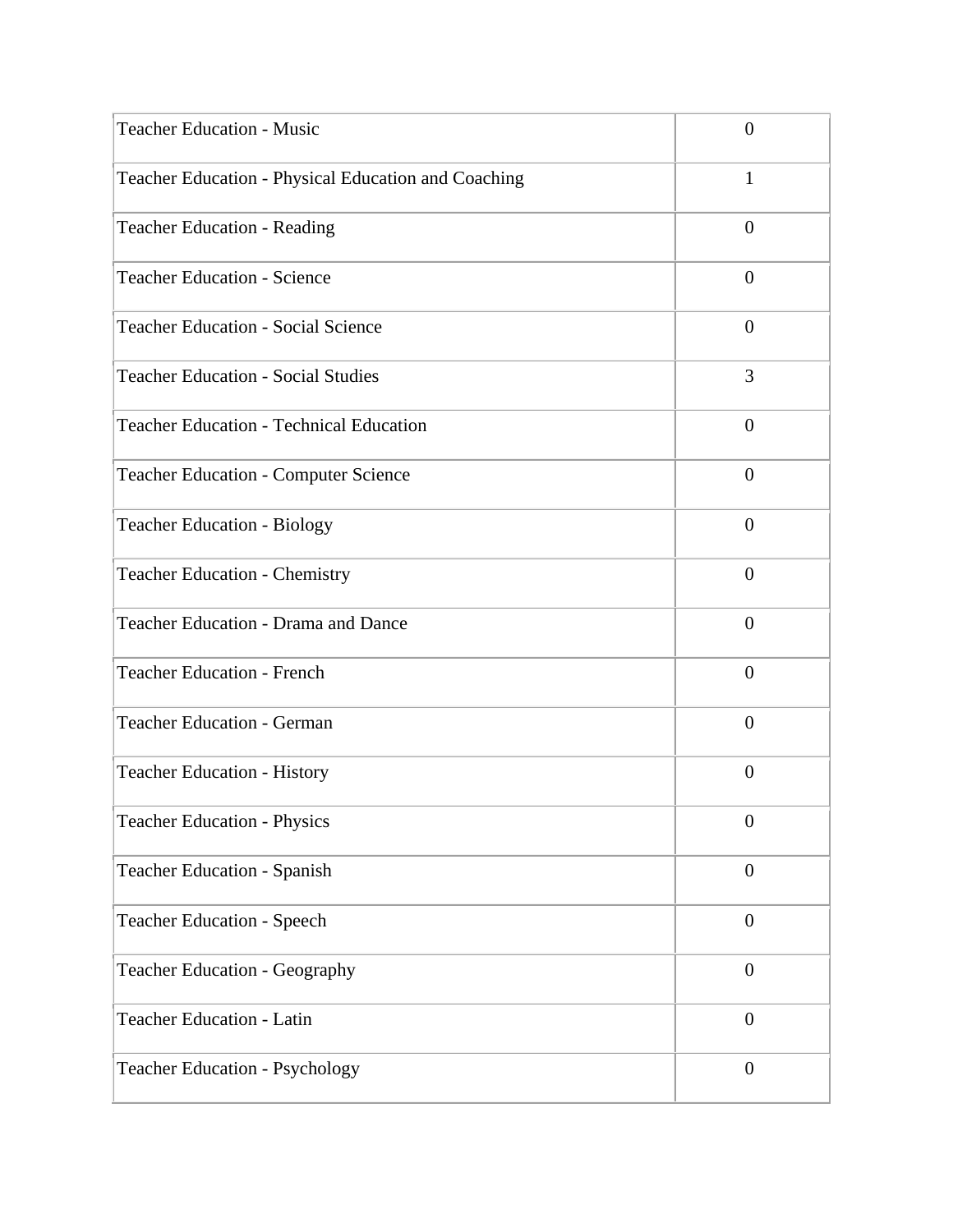| <b>Teacher Education - Earth Science</b>                                 | $\overline{0}$   |
|--------------------------------------------------------------------------|------------------|
| Teacher Education - English as a Second Language                         | $\overline{0}$   |
| Teacher Education - Bilingual, Multilingual, and Multicultural Education | $\overline{0}$   |
| <b>Education - Curriculum and Instruction</b>                            | $\theta$         |
| Education - Social and Philosophical Foundations of Education            | $\overline{0}$   |
| <b>Liberal Arts/Humanities</b>                                           | $\overline{0}$   |
| Psychology                                                               | $\theta$         |
| <b>Social Sciences</b>                                                   | $\overline{0}$   |
| Anthropology                                                             | $\overline{0}$   |
| Economics                                                                | $\overline{0}$   |
| Geography and Cartography                                                | $\overline{0}$   |
| <b>Political Science and Government</b>                                  | $\overline{0}$   |
| Sociology                                                                | $\overline{0}$   |
| Visual and Performing Arts                                               | 1                |
| History                                                                  | 3                |
| Foreign Languages                                                        | $\mathbf{1}$     |
| Family and Consumer Sciences/Human Sciences                              | $\boldsymbol{0}$ |
| English Language/Literature                                              | 5                |
| Philosophy and Religious Studies                                         | $\boldsymbol{0}$ |
| Agriculture                                                              | $\boldsymbol{0}$ |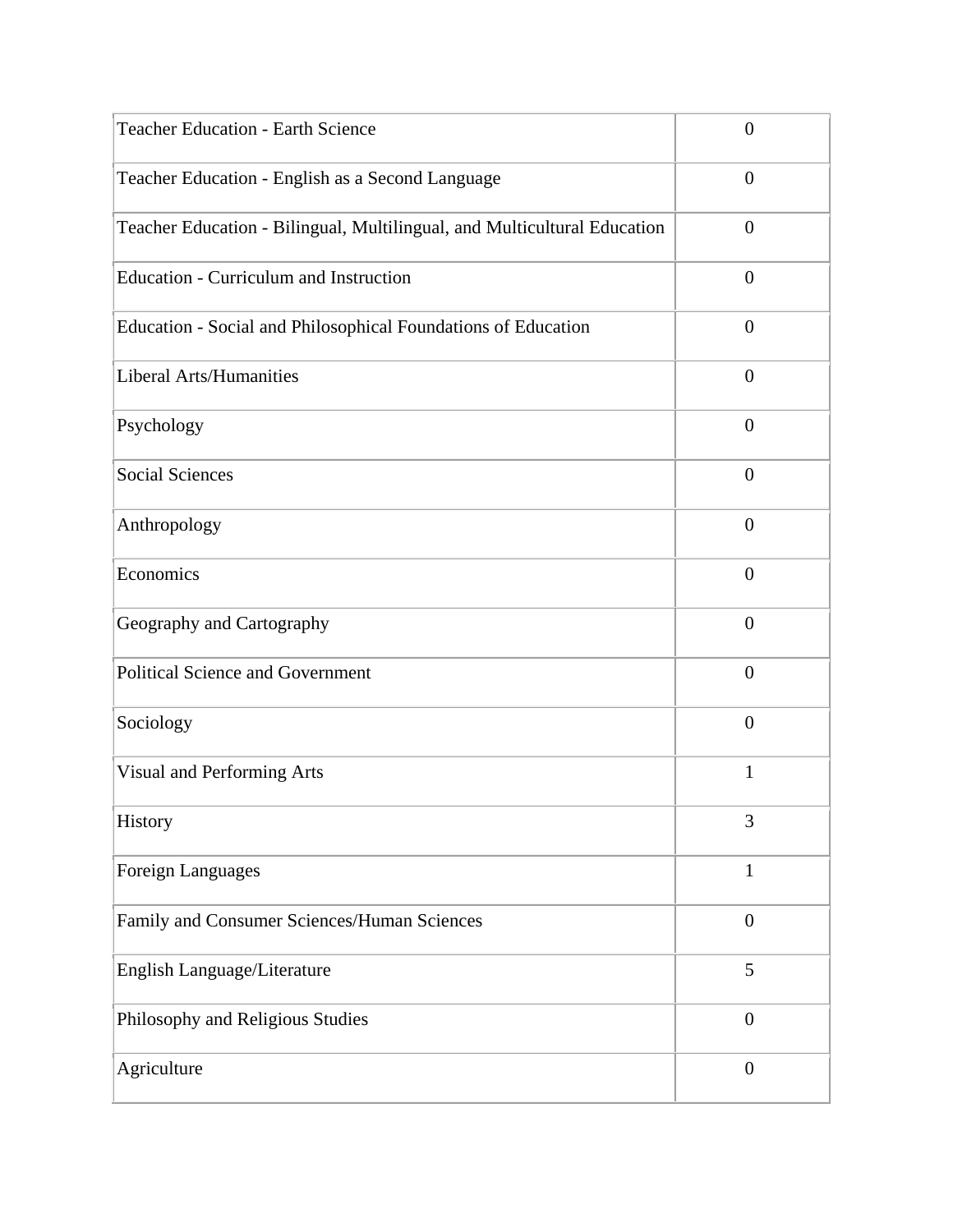| Communication or Journalism                 | $\boldsymbol{0}$ |
|---------------------------------------------|------------------|
| Engineering                                 | $\overline{0}$   |
| <b>Biology</b>                              | $\mathbf{1}$     |
| <b>Mathematics and Statistics</b>           | $\mathbf{1}$     |
| <b>Physical Sciences</b>                    | $\overline{0}$   |
| <b>Astronomy and Astrophysics</b>           | $\overline{0}$   |
| Atmospheric Sciences and Meteorology        | $\overline{0}$   |
| Chemistry                                   | $\overline{0}$   |
| Geological and Earth Sciences/Geosciences   | $\overline{0}$   |
| Physics                                     | $\overline{0}$   |
| Business/Business Administration/Accounting | $\overline{0}$   |
| <b>Computer and Information Sciences</b>    | $\overline{0}$   |
| Other                                       | $\mathbf{1}$     |
| Specify: Linguistics                        |                  |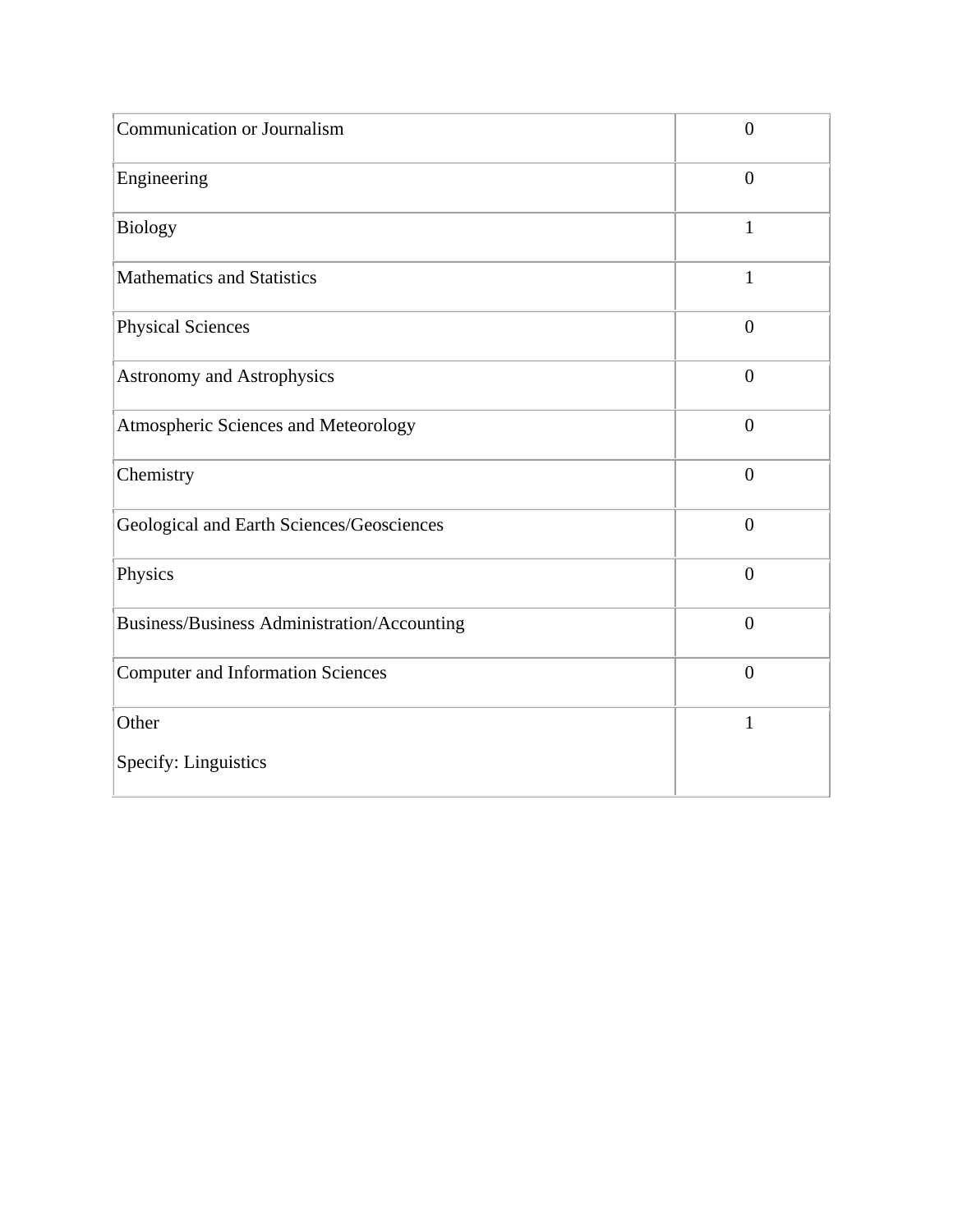Section I.f Program Completers

Provide the total number of teacher preparation program completers in each of the following academic years:

2015-16: 34

2014-15: 55

2013-14: 70

Section II Annual Goals - Mathematics

Each institution of higher education (IHE) that conducts a traditional teacher preparation program (including programs that offer any ongoing professional development programs) or alternative route to state credential program, and that enrolls students receiving Federal assistance under this Act, shall set annual quantifiable goals for increasing the number of prospective teachers trained in teacher shortage areas designated by the Secretary or by the state educational agency, including mathematics, science, special education, and instruction of limited English proficient students.  $(\frac{205(a)(1)(A)(ii)}{206(a)})$ 

Information about teacher shortage areas can be found at [http://www2.ed.gov/about/offices/list/ope/pol/tsa.html.](http://www2.ed.gov/about/offices/list/ope/pol/tsa.html)

Please provide the information below about your program's goals to increase the number of prospective teachers in mathematics in each of three academic years.

Academic year 2015-16

Did your program prepare teachers in mathematics in 2015-16?

Yes

How many prospective teachers did your program plan to add in mathematics in 2015-16?

3

Did your program meet the goal for prospective teachers set in mathematics in 2015-16?

No

Description of strategies used to achieve goal, if applicable:

Description of steps to improve performance in meeting goal or lessons learned in meeting goal, if applicable: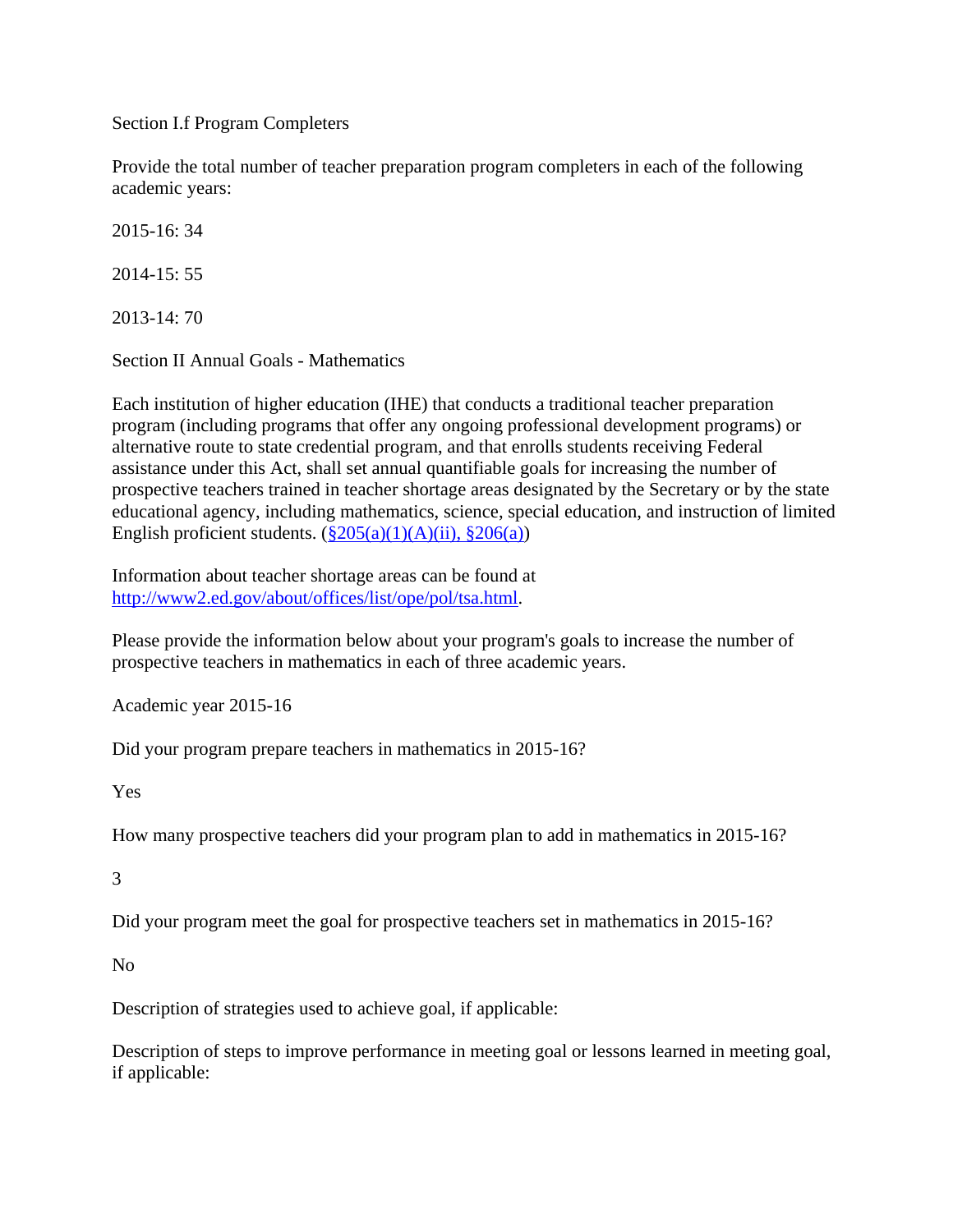Provide any additional comments, exceptions and explanations below:

One undergraduate student is completed Internship II. One graduate student completed Internship II, while another applied for Internship I but didn't complete prerequisites prior to the start of Internship.

Academic year 2016-17

Is your program preparing teachers in mathematics in 2016-17?

Yes

How many prospective teachers did your program plan to add in mathematics in 2016-17?

1

Provide any additional comments, exceptions and explanations below:

We added 2 students in mathematics in the 2016-2017 academic year. Two undergraduate student are in Internship I in the 2016-2017 academic year. One graduate student is in Internship I in the 2016-2017 academic year.

Academic year 2017-18

Will your program prepare teachers in mathematics in 2017-18?

Yes

How many prospective teachers does your program plan to add in mathematics in 2017-18?

 $\mathcal{L}$ 

Provide any additional comments, exceptions and explanations below:

We plan to add two undergraduate students in mathematics in the 2017-2018 academic year. One has already started Internship I and will likely complete the program in 2017-2018.

Section II Annual Goals - Science

Each institution of higher education (IHE) that conducts a traditional teacher preparation program (including programs that offer any ongoing professional development programs) or alternative route to state credential program, and that enrolls students receiving Federal assistance under this Act, shall set annual quantifiable goals for increasing the number of prospective teachers trained in teacher shortage areas designated by the Secretary or by the state educational agency, including mathematics, science, special education, and instruction of limited English proficient students.  $(\frac{8205(a)(1)(A)(ii)}{8206(a)})$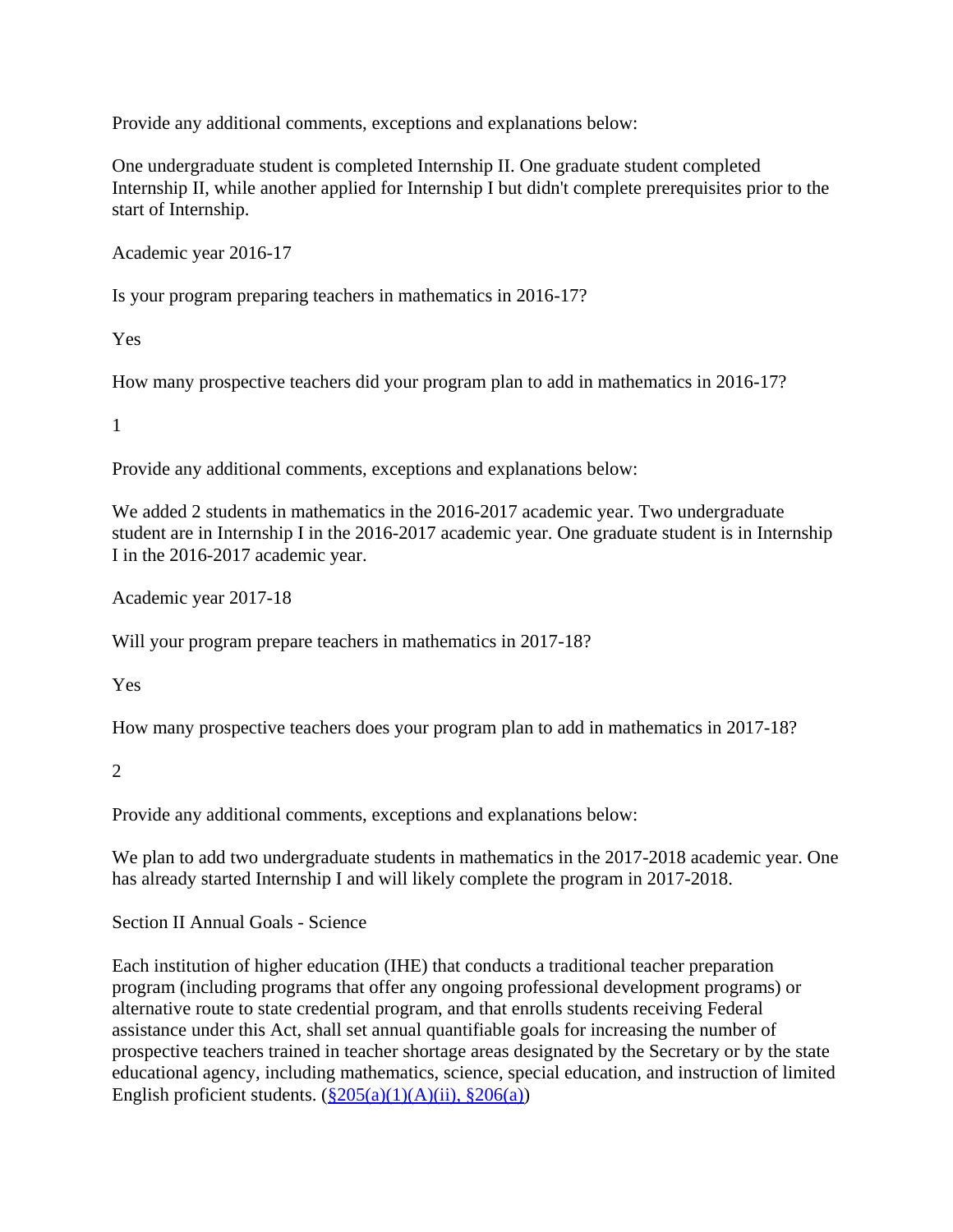Information about teacher shortage areas can be found at [http://www2.ed.gov/about/offices/list/ope/pol/tsa.html.](http://www2.ed.gov/about/offices/list/ope/pol/tsa.html)

Please provide the information below about your program's goals to increase the number of prospective teachers in science in each of three academic years.

Academic year 2015-16

Did your program prepare teachers in science in 2015-16?

No

How many prospective teachers did your program plan to add in science in 2015-16?

Did your program meet the goal for prospective teachers set in science in 2015-16?

Data not reported

Description of strategies used to achieve goal, if applicable:

Description of steps to improve performance in meeting goal or lessons learned in meeting goal, if applicable:

Provide any additional comments, exceptions and explanations below:

Academic year 2016-17

Is your program preparing teachers in science in 2016-17?

No

How many prospective teachers did your program plan to add in science in 2016-17?

Provide any additional comments, exceptions and explanations below:

Academic year 2017-18

Will your program prepare teachers in science in 2017-18?

Yes

How many prospective teachers does your program plan to add in science in 2017-18?

1

Provide any additional comments, exceptions and explanations below: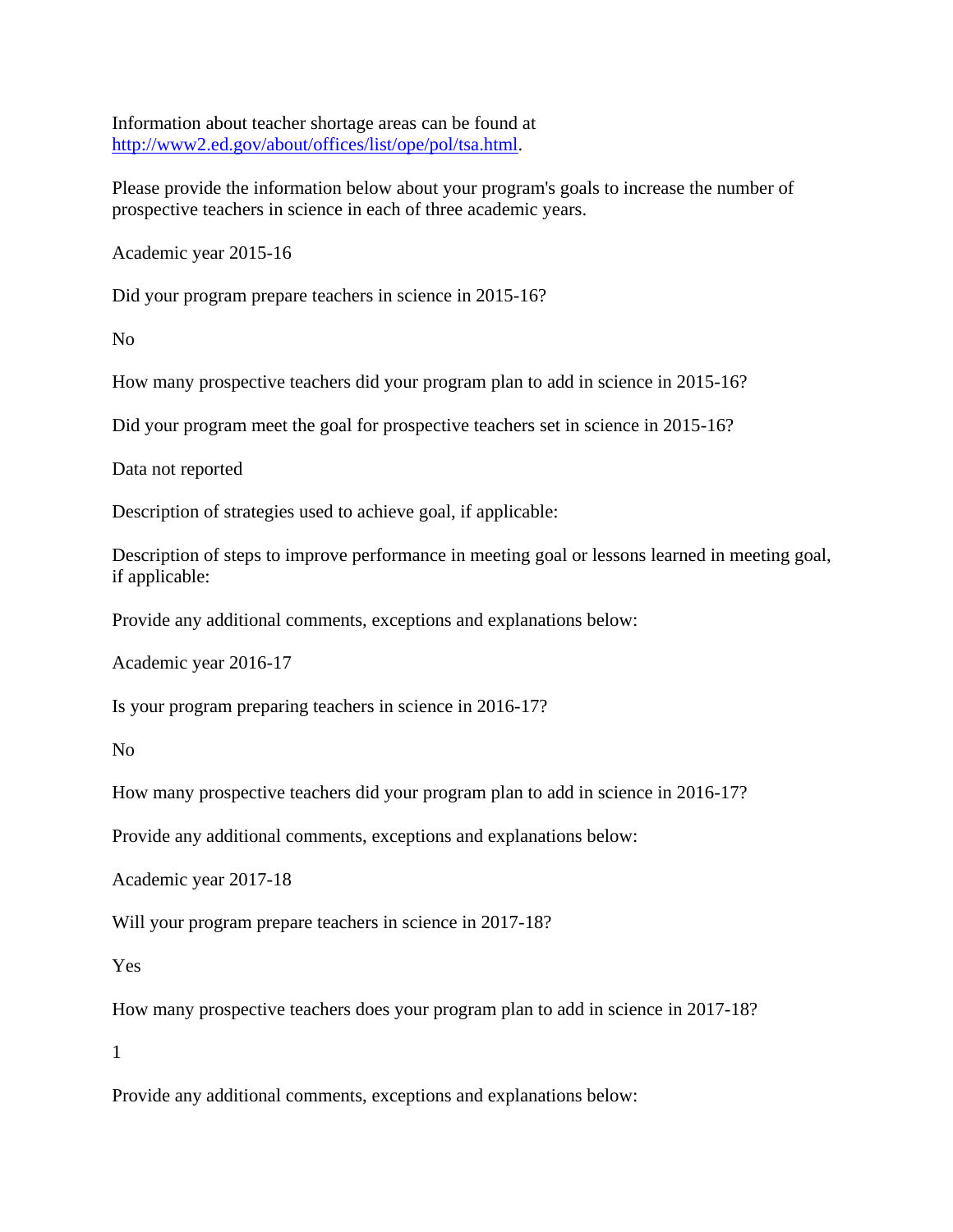At the graduate level, Biology will be a certification option beginning Summer of 2017.

Section II Annual Goals - Special Education

Each institution of higher education (IHE) that conducts a traditional teacher preparation program (including programs that offer any ongoing professional development programs) or alternative route to state credential program, and that enrolls students receiving Federal assistance under this Act, shall set annual quantifiable goals for increasing the number of prospective teachers trained in teacher shortage areas designated by the Secretary or by the state educational agency, including mathematics, science, special education, and instruction of limited English proficient students.  $(\frac{8205(a)(1)(A)(ii)}{8206(a)})$ 

Information about teacher shortage areas can be found at [http://www2.ed.gov/about/offices/list/ope/pol/tsa.html.](http://www2.ed.gov/about/offices/list/ope/pol/tsa.html)

Please provide the information below about your program's goals to increase the number of prospective teachers in special education in each of three academic years.

Academic year 2015-16

Did your program prepare teachers in special education in 2015-16?

Yes

How many prospective teachers did your program plan to add in special education in 2015-16?

25

Did your program meet the goal for prospective teachers set in special education in 2015-16?

No

Description of strategies used to achieve goal, if applicable:

Description of steps to improve performance in meeting goal or lessons learned in meeting goal, if applicable:

Provide any additional comments, exceptions and explanations below:

We expected to add 15 undergraduate students and 10 graduate students in special education in 2015-2016. We initially added 16 undergraduate students and 6 graduate students through that year. Due to leaves of absence, maternity leaves, and changes of certification area, only 12 undergraduate and 3 graduate students remain in the special education program who were admitted in 2015-16.

Academic year 2016-17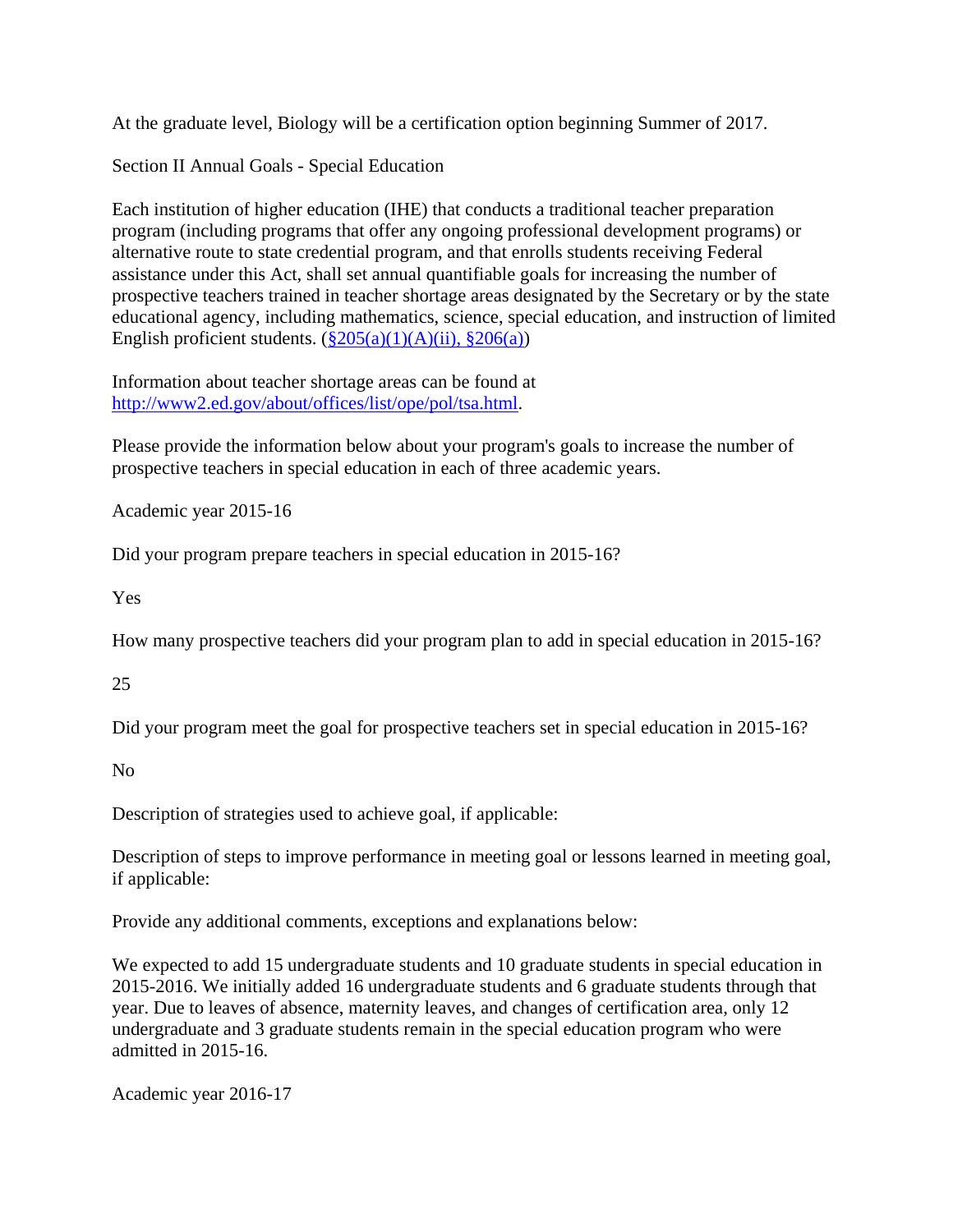Is your program preparing teachers in special education in 2016-17?

Yes

How many prospective teachers did your program plan to add in special education in 2016-17?

4

Provide any additional comments, exceptions and explanations below:

We expected to add two undergraduate students and two graduate students to the special education program in 2016-17. So far this academic year we have added five undergraduate students and three graduate students.

Academic year 2017-18

Will your program prepare teachers in special education in 2017-18?

Yes

How many prospective teachers does your program plan to add in special education in 2017-18?

17

Provide any additional comments, exceptions and explanations below:

We expect to add 15 undergraduate and 2 graduate students in academic year 2017-18.

Section II Annual Goals - Instruction of Limited English Proficient Students

Each institution of higher education (IHE) that conducts a traditional teacher preparation program (including programs that offer any ongoing professional development programs) or alternative route to state credential program, and that enrolls students receiving Federal assistance under this Act, shall set annual quantifiable goals for increasing the number of prospective teachers trained in teacher shortage areas designated by the Secretary or by the state educational agency, including mathematics, science, special education, and instruction of limited English proficient students.  $(\frac{205(a)(1)(A)(ii)}{206(a)})$ 

Information about teacher shortage areas can be found at [http://www2.ed.gov/about/offices/list/ope/pol/tsa.html.](http://www2.ed.gov/about/offices/list/ope/pol/tsa.html)

Please provide the information below about your program's goals to increase the number of prospective teachers in instruction of limited English proficient students in each of three academic years.

Academic year 2015-16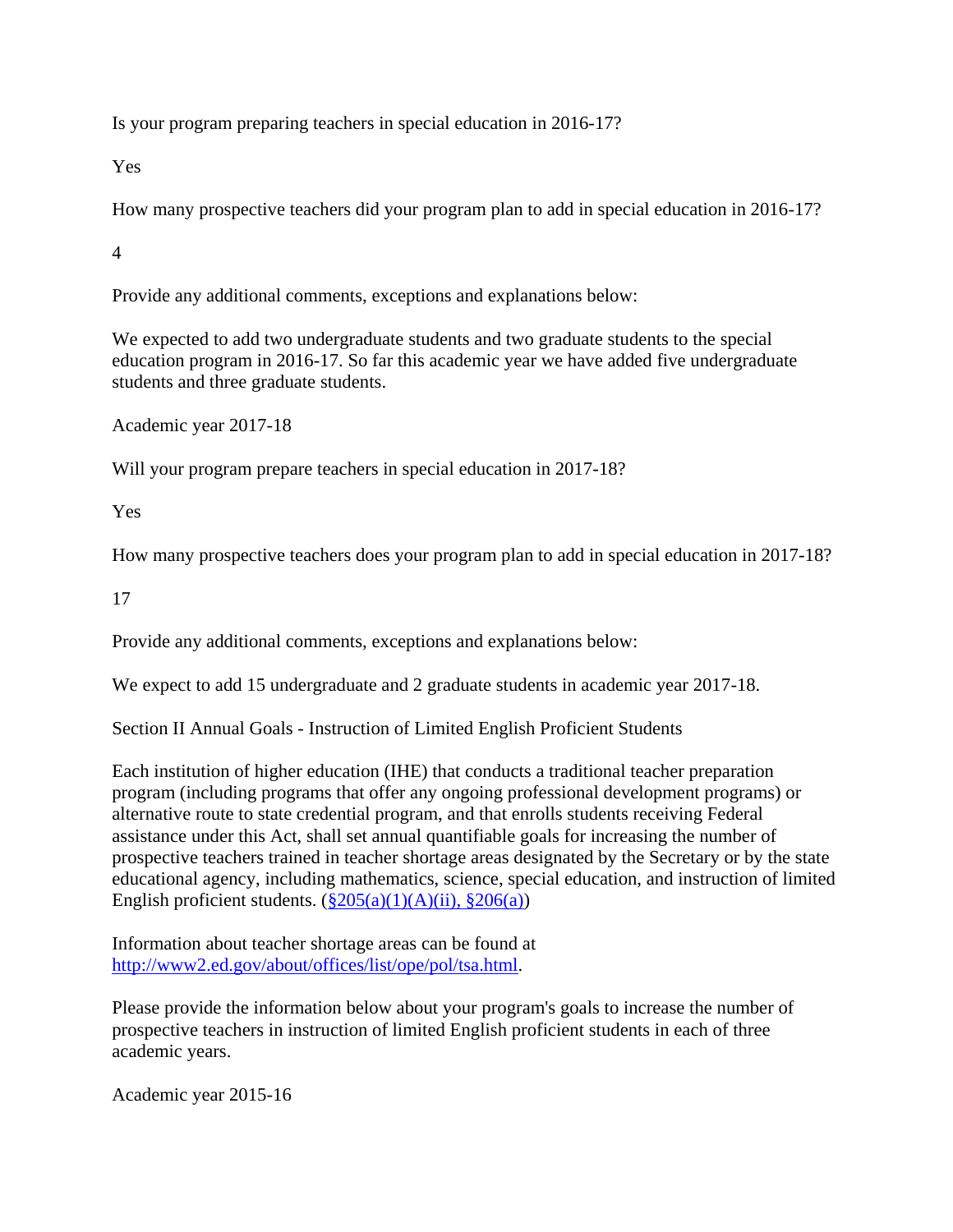Did your program prepare teachers in instruction of limited English proficient students in 2015- 16?

No

How many prospective teachers did your program plan to add in instruction of limited English proficient students in 2015-16?

Did your program meet the goal for prospective teachers set in instruction of limited English proficient students in 2015-16?

Data not reported

Description of strategies used to achieve goal, if applicable:

Description of steps to improve performance in meeting goal or lessons learned in meeting goal, if applicable:

Provide any additional comments, exceptions and explanations below:

Academic year 2016-17

Is your program preparing teachers in instruction of limited English proficient students in 2016- 17?

No

How many prospective teachers did your program plan to add in instruction of limited English proficient students in 2016-17?

Provide any additional comments, exceptions and explanations below:

Academic year 2017-18

Will your program prepare teachers in instruction of limited English proficient students in 2017- 18?

No

How many prospective teachers does your program plan to add in instruction of limited English proficient students in 2017-18?

Provide any additional comments, exceptions and explanations below: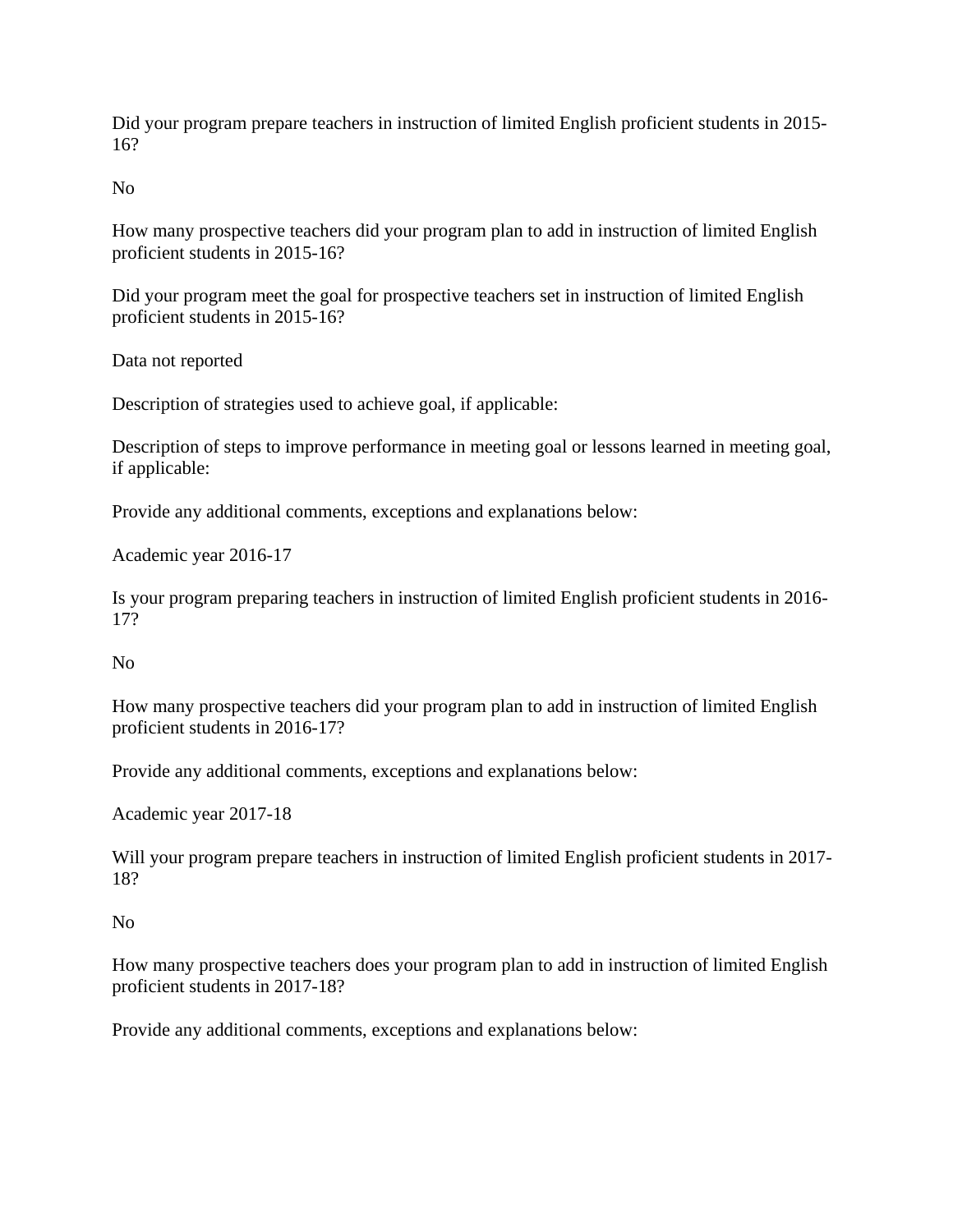Section II Assurances

Please certify that your institution is in compliance with the following assurances.  $(\S 205(a)(1)(A)(iii), \S 206(b))$  Note: Be prepared to provide documentation and evidence for your responses, when requested, to support the following assurances.

Preparation responds to the identified needs of the local educational agencies or States where the program completers are likely to teach, based on past hiring and recruitment trends. Yes

Preparation is closely linked with the needs of schools and the instructional decisions new teachers face in the classroom. Yes

Prospective special education teachers are prepared in core academic subjects and to instruct in core academic subjects. Yes

Prospective general education teachers are prepared to provide instruction to students with disabilities. Yes

Prospective general education teachers are prepared to provide instruction to limited English proficient students. Yes

Prospective general education teachers are prepared to provide instruction to students from lowincome families. Yes

Prospective teachers are prepared to effectively teach in urban and rural schools, as applicable. Yes

Describe your institution's most successful strategies in meeting the assurances listed above:

Preparation for our teacher candidates is linked to needs of LEAs and MSDE. We have established Professional Development Schools with the county school system. We have also assigned a Professor in Residence to PDSs.

Throughout our program, the special education teacher candidates' coursework consists of a 54 credit liberal arts core curriculum. These teacher candidates also follow the elementary education sequence of classes with 12 credits of science and 9 credits of mathematics.

Elementary and secondary teacher candidates take Methods/Management for Inclusive Settings, Curriculum Design/Adaptation, and Globalization and Education. In addition, they participate in workshops and class sessions focused on the ELL, interact with and instruct ELLs and children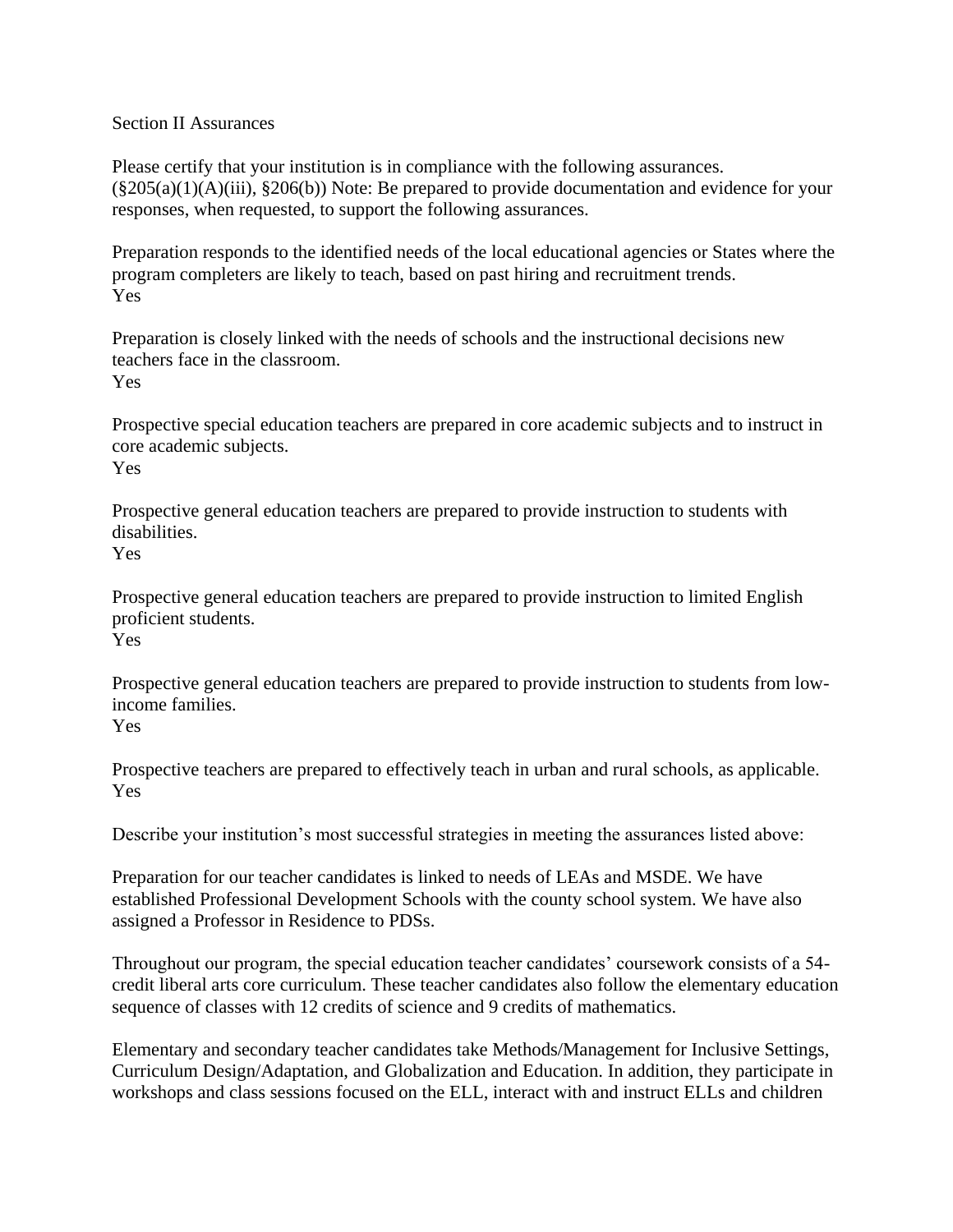from low-income families in urban and rural settings during internships and early field experiences.

### Section III Assessment Pass Rates

| <b>Assessment code - Assessment name</b><br><b>Test Company</b><br>Group                                                                | <b>Number</b><br>taking<br>tests | Avg.<br>scaled<br>score | <b>Number</b><br>passing<br>tests | <b>Pass</b><br>rate<br>(%) |
|-----------------------------------------------------------------------------------------------------------------------------------------|----------------------------------|-------------------------|-----------------------------------|----------------------------|
| ETS5135 - ART CONTENT AND ANALYSIS<br><b>Educational Testing Service (ETS)</b><br>All program completers, 2014-15                       | $\overline{2}$                   |                         |                                   |                            |
| ETS5135 - ART CONTENT AND ANALYSIS<br><b>Educational Testing Service (ETS)</b><br>All program completers, 2013-14                       | $\overline{4}$                   |                         |                                   |                            |
| ETS5101 - BUSINESS ED CONTENT KNOWLEDGE<br><b>Educational Testing Service (ETS)</b><br>Other enrolled students                          | 4                                |                         |                                   |                            |
| ETS5101 - BUSINESS ED CONTENT KNOWLEDGE<br><b>Educational Testing Service (ETS)</b><br>All program completers, 2014-15                  | $\mathbf{1}$                     |                         |                                   |                            |
| ETS5101 -BUSINESS ED CONTENT KNOWLEDGE<br><b>Educational Testing Service (ETS)</b><br>All program completers, 2013-14                   | $\overline{2}$                   |                         |                                   |                            |
| ETS5732 - CORE ACADEMIC SKILLS FOR ED: MATH<br><b>Educational Testing Service (ETS)</b><br>Other enrolled students                      | 29                               | 161                     | 23                                | 79                         |
| ETS5732 -CORE ACADEMIC SKILLS FOR ED: MATH<br><b>Educational Testing Service (ETS)</b><br>All program completers, 2015-16               | $\mathbf{1}$                     |                         |                                   |                            |
| ETS5712 - CORE ACADEMIC SKILLS FOR ED:<br><b>READING</b><br><b>Educational Testing Service (ETS)</b><br>Other enrolled students         | 29                               | 177                     | 27                                | 93                         |
| ETS5712 - CORE ACADEMIC SKILLS FOR ED:<br><b>READING</b><br><b>Educational Testing Service (ETS)</b><br>All program completers, 2015-16 | $\,1$                            |                         |                                   |                            |
| ETS5722 - CORE ACADEMIC SKILLS FOR ED:<br><b>WRITING</b><br><b>Educational Testing Service (ETS)</b><br>Other enrolled students         | 28                               | 169                     | 24                                | 86                         |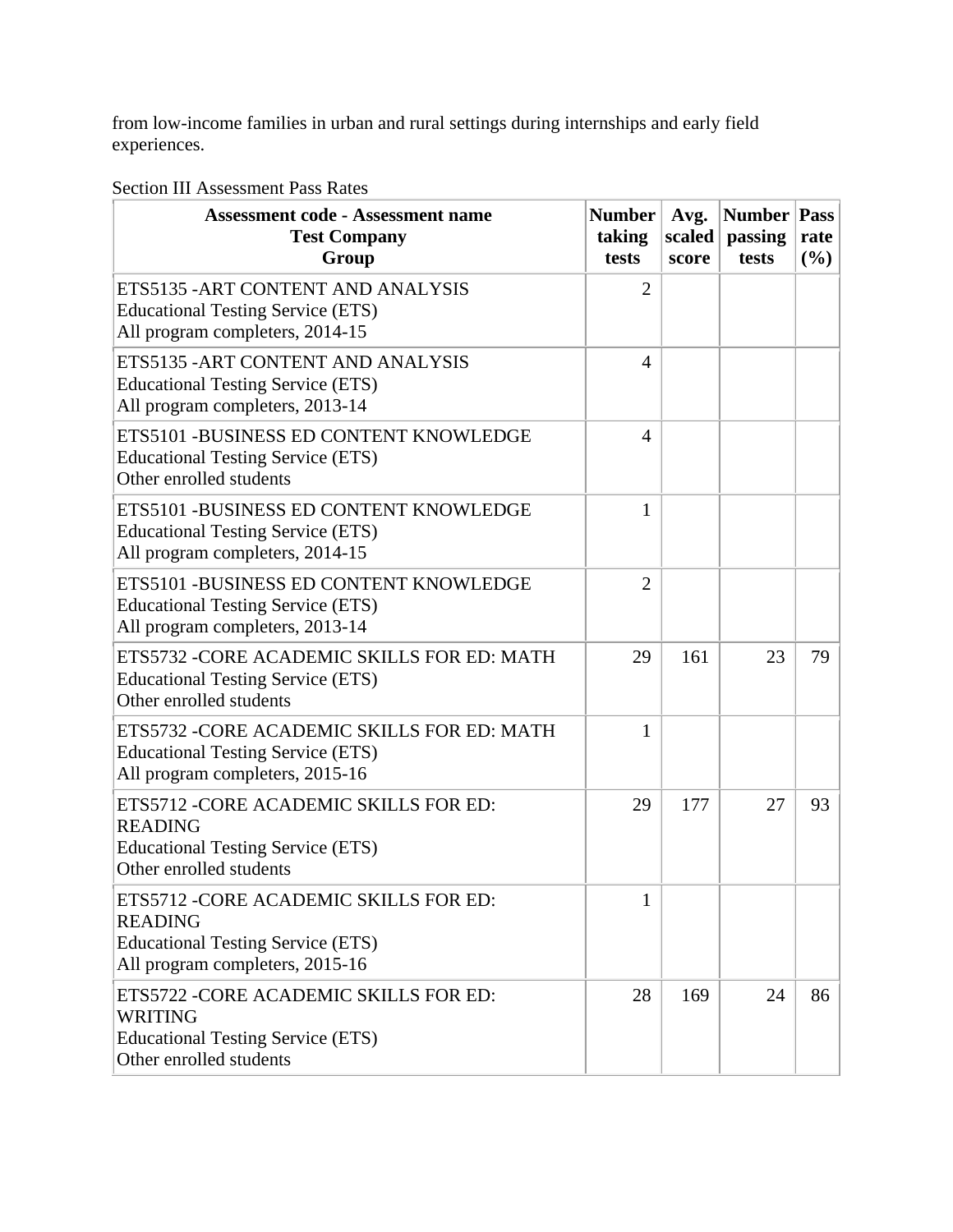| ETS5722 - CORE ACADEMIC SKILLS FOR ED:<br>WRITING                                                                                                   | 1              |     |    |     |
|-----------------------------------------------------------------------------------------------------------------------------------------------------|----------------|-----|----|-----|
| <b>Educational Testing Service (ETS)</b><br>All program completers, 2015-16                                                                         |                |     |    |     |
| ETS5015 - ELEM ED INSTR PRACTICE AND APPL<br>(DISC)<br><b>Educational Testing Service (ETS)</b><br>All program completers, 2014-15                  | $\overline{4}$ |     |    |     |
| ETS5015 - ELEM ED INSTR PRACTICE AND APPL<br>(DISC)<br><b>Educational Testing Service (ETS)</b><br>All program completers, 2013-14                  | 46             | 179 | 46 | 100 |
| ETS5019 - ELEM ED: INSTRUCTIONAL PRACTICE AND<br><b>APPLICATIONS</b><br><b>Educational Testing Service (ETS)</b><br>Other enrolled students         | 10             | 172 | 10 | 100 |
| ETS5019 - ELEM ED: INSTRUCTIONAL PRACTICE AND<br><b>APPLICATIONS</b><br><b>Educational Testing Service (ETS)</b><br>All program completers, 2015-16 | 22             | 179 | 22 | 100 |
| ETS5019 - ELEM ED: INSTRUCTIONAL PRACTICE AND<br><b>APPLICATIONS</b><br><b>Educational Testing Service (ETS)</b><br>All program completers, 2014-15 | 34             | 173 | 34 | 100 |
| ETS5039 - ENGLISH LANGUAGE ARTS: CONTENT<br><b>AND ANALYSIS</b><br><b>Educational Testing Service (ETS)</b><br>Other enrolled students              | 1              |     |    |     |
| ETS5039 - ENGLISH LANGUAGE ARTS: CONTENT<br>AND ANALYSIS<br><b>Educational Testing Service (ETS)</b><br>All program completers, 2015-16             | $\overline{4}$ |     |    |     |
| ETS5039 - ENGLISH LANGUAGE ARTS: CONTENT<br><b>AND ANALYSIS</b><br><b>Educational Testing Service (ETS)</b><br>All program completers, 2014-15      | 3              |     |    |     |
| ETS5039 - ENGLISH LANGUAGE ARTS: CONTENT<br><b>AND ANALYSIS</b><br><b>Educational Testing Service (ETS)</b><br>All program completers, 2013-14      | 1              |     |    |     |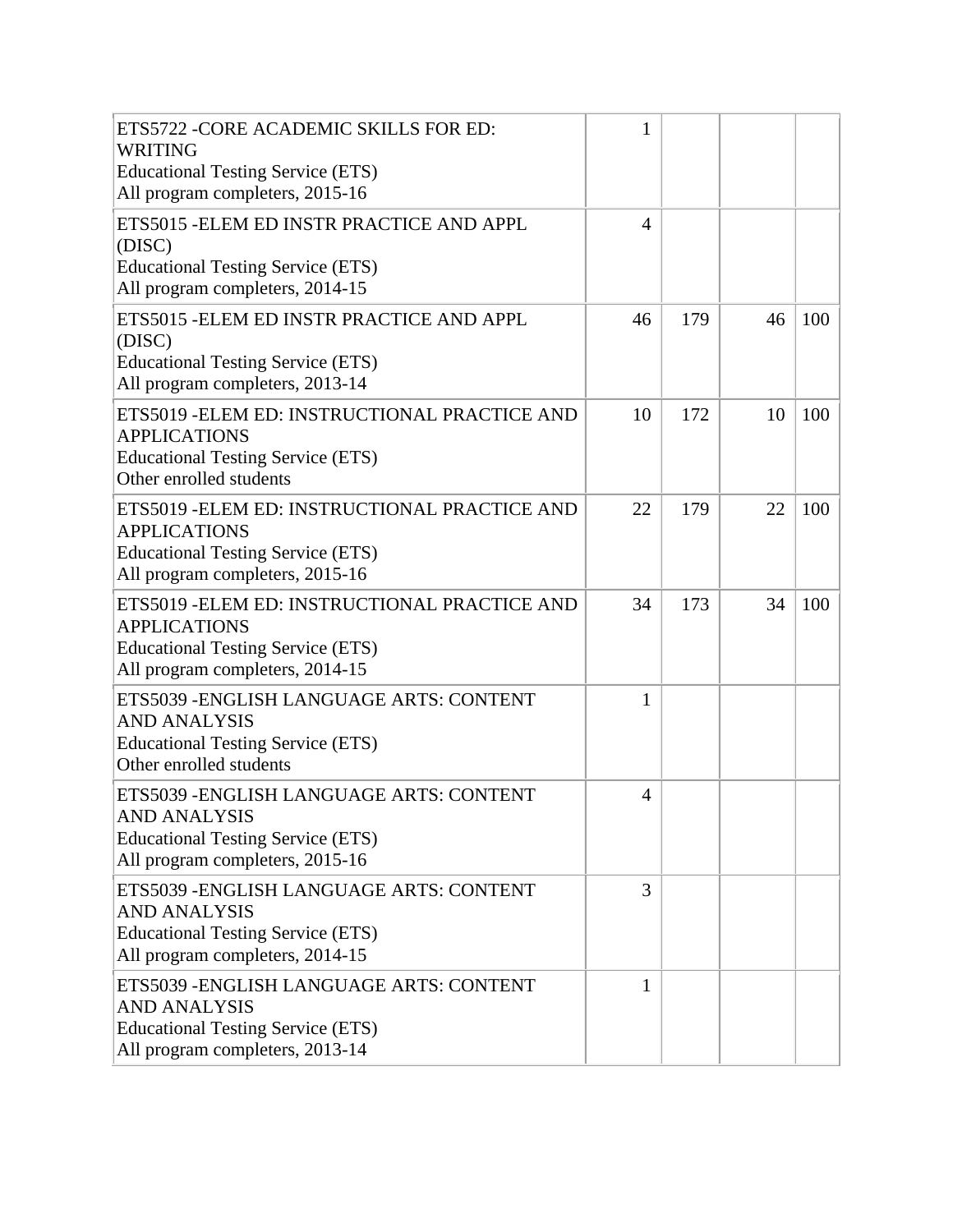| ETS5174 - FRENCH WORLD LANGUAGE<br><b>Educational Testing Service (ETS)</b><br>Other enrolled students                       | 1              |     |    |     |
|------------------------------------------------------------------------------------------------------------------------------|----------------|-----|----|-----|
| ETS5174 - FRENCH WORLD LANGUAGE<br><b>Educational Testing Service (ETS)</b><br>All program completers, 2015-16               | 1              |     |    |     |
| ETS5174 - FRENCH WORLD LANGUAGE<br><b>Educational Testing Service (ETS)</b><br>All program completers, 2013-14               | 1              |     |    |     |
| ETS5183 - GERMAN WORLD LANGUAGE<br><b>Educational Testing Service (ETS)</b><br>Other enrolled students                       | 1              |     |    |     |
| ETS5183 - GERMAN WORLD LANGUAGE<br><b>Educational Testing Service (ETS)</b><br>All program completers, 2015-16               | $\mathbf{1}$   |     |    |     |
| ETS5161 -MATHEMATICS CONTENT KNOWLEDGE<br><b>Educational Testing Service (ETS)</b><br>Other enrolled students                | $\mathbf{1}$   |     |    |     |
| ETS5161 -MATHEMATICS CONTENT KNOWLEDGE<br><b>Educational Testing Service (ETS)</b><br>All program completers, 2015-16        | 1              |     |    |     |
| ETS5161 -MATHEMATICS CONTENT KNOWLEDGE<br><b>Educational Testing Service (ETS)</b><br>All program completers, 2014-15        | $\overline{2}$ |     |    |     |
| ETS5161 -MATHEMATICS CONTENT KNOWLEDGE<br><b>Educational Testing Service (ETS)</b><br>All program completers, 2013-14        | 3              |     |    |     |
| ETS5114 -MUSIC CONTENT & INSTRUCTION<br><b>Educational Testing Service (ETS)</b><br>All program completers, 2014-15          | 1              |     |    |     |
| <b>ACT1018 -OPI SPANISH</b><br>American Council on the Teaching of Foreign Langua<br>All program completers, 2013-14         | $\mathbf{1}$   |     |    |     |
| ETS0730 -PRAXIS I MATHEMATICS (DISCONTINUED)<br><b>Educational Testing Service (ETS)</b><br>Other enrolled students          | 13             | 180 | 13 | 100 |
| ETS0730 - PRAXIS I MATHEMATICS (DISCONTINUED)<br><b>Educational Testing Service (ETS)</b><br>All program completers, 2015-16 | 17             | 180 | 17 | 100 |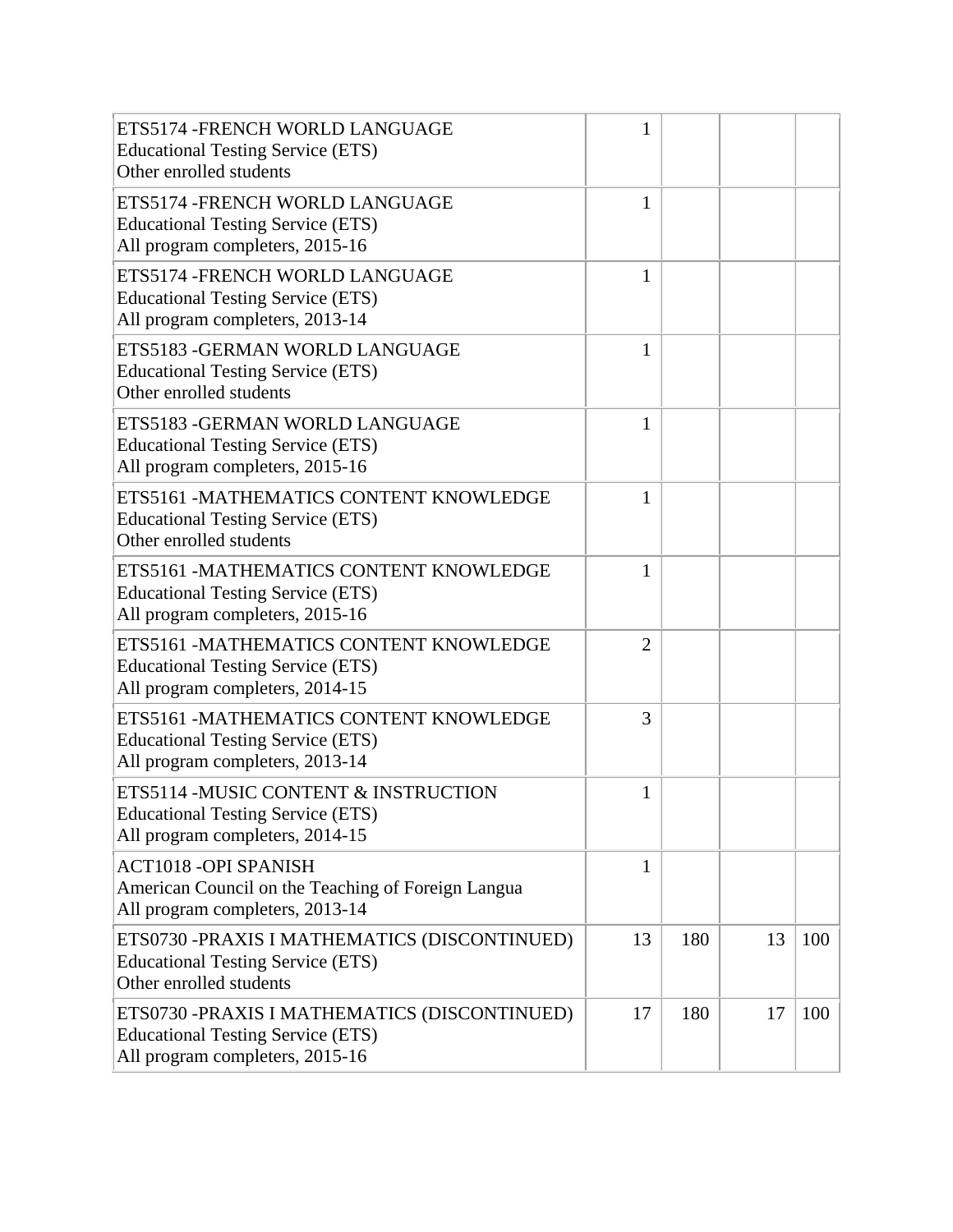| ETS0730 -PRAXIS I MATHEMATICS (DISCONTINUED)<br><b>Educational Testing Service (ETS)</b><br>All program completers, 2014-15 | 41 | 179 | 41 | 100 |
|-----------------------------------------------------------------------------------------------------------------------------|----|-----|----|-----|
| ETS0730 -PRAXIS I MATHEMATICS (DISCONTINUED)<br><b>Educational Testing Service (ETS)</b><br>All program completers, 2013-14 | 46 | 179 | 46 | 100 |
| ETS0710 -PRAXIS I READING (DISCONTINUED)<br><b>Educational Testing Service (ETS)</b><br>Other enrolled students             | 13 | 179 | 12 | 92  |
| ETS0710 -PRAXIS I READING (DISCONTINUED)<br><b>Educational Testing Service (ETS)</b><br>All program completers, 2015-16     | 17 | 181 | 17 | 100 |
| ETS0710 -PRAXIS I READING (DISCONTINUED)<br><b>Educational Testing Service (ETS)</b><br>All program completers, 2014-15     | 41 | 179 | 41 | 100 |
| ETS0710 -PRAXIS I READING (DISCONTINUED)<br><b>Educational Testing Service (ETS)</b><br>All program completers, 2013-14     | 46 | 179 | 46 | 100 |
| ETS0720 -PRAXIS I WRITING (DISCONTINUED)<br><b>Educational Testing Service (ETS)</b><br>Other enrolled students             | 13 | 176 | 13 | 100 |
| ETS0720 -PRAXIS I WRITING (DISCONTINUED)<br><b>Educational Testing Service (ETS)</b><br>All program completers, 2015-16     | 17 | 178 | 17 | 100 |
| ETS0720 -PRAXIS I WRITING (DISCONTINUED)<br><b>Educational Testing Service (ETS)</b><br>All program completers, 2014-15     | 41 | 177 | 41 | 100 |
| ETS0720 -PRAXIS I WRITING (DISCONTINUED)<br><b>Educational Testing Service (ETS)</b><br>All program completers, 2013-14     | 46 | 177 | 46 | 100 |
| ETS5624 - PRINC LEARNING AND TEACHING 7-12<br><b>Educational Testing Service (ETS)</b><br>Other enrolled students           | 8  |     |    |     |
| ETS5624 - PRINC LEARNING AND TEACHING 7-12<br><b>Educational Testing Service (ETS)</b><br>All program completers, 2015-16   | 7  |     |    |     |
| ETS5624 -PRINC LEARNING AND TEACHING 7-12<br><b>Educational Testing Service (ETS)</b><br>All program completers, 2014-15    | 11 | 177 | 11 | 100 |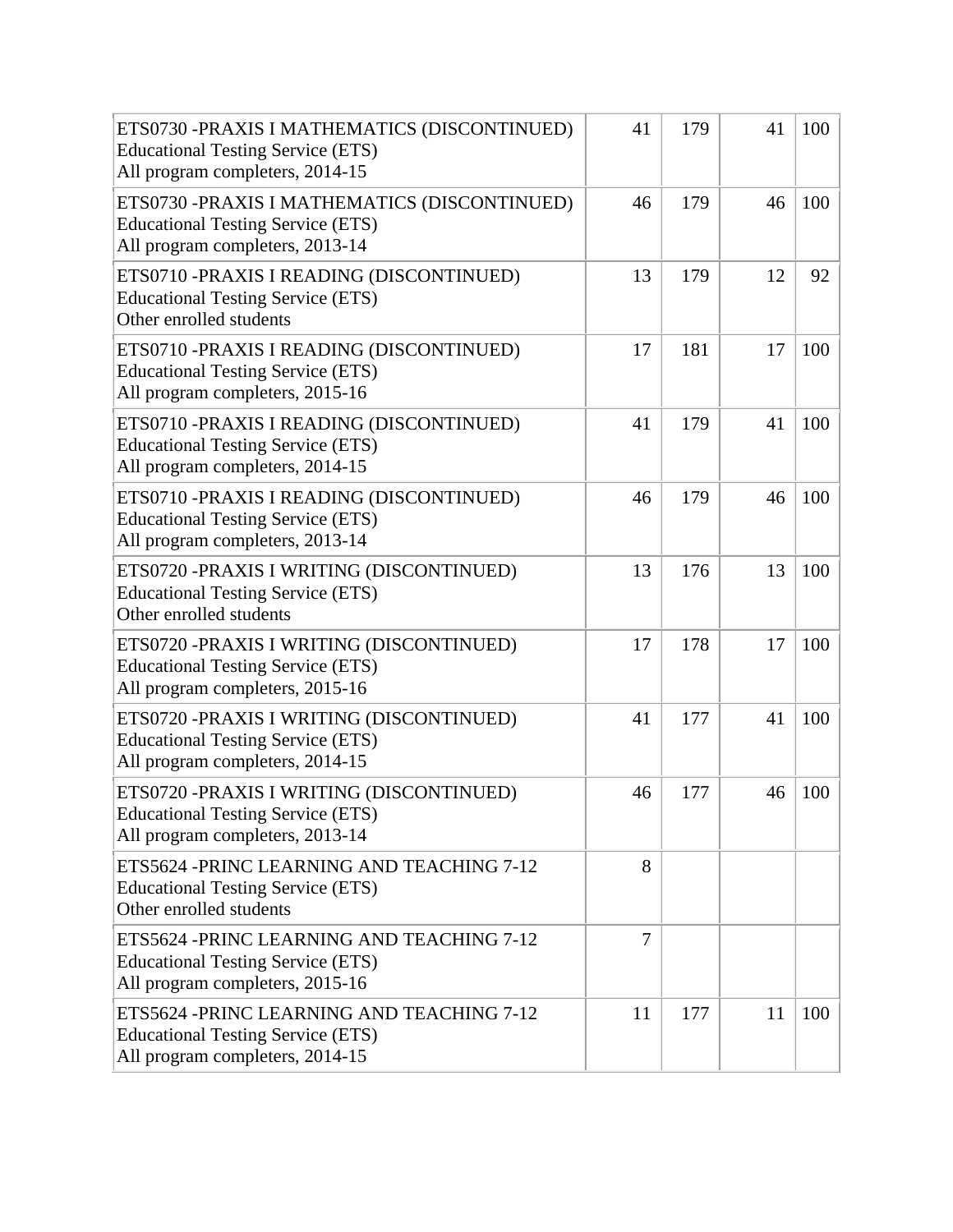| ETS5624 - PRINC LEARNING AND TEACHING 7-12<br><b>Educational Testing Service (ETS)</b><br>All program completers, 2013-14                  | 18 | 178 | 18 | 100 |
|--------------------------------------------------------------------------------------------------------------------------------------------|----|-----|----|-----|
| ETS5622 - PRINC LEARNING AND TEACHING K-6<br><b>Educational Testing Service (ETS)</b><br>Other enrolled students                           | 7  |     |    |     |
| ETS5622 - PRINC LEARNING AND TEACHING K-6<br><b>Educational Testing Service (ETS)</b><br>All program completers, 2015-16                   | 22 | 183 | 22 | 100 |
| ETS5622 - PRINC LEARNING AND TEACHING K-6<br><b>Educational Testing Service (ETS)</b><br>All program completers, 2014-15                   | 38 | 179 | 38 | 100 |
| ETS5622 - PRINC LEARNING AND TEACHING K-6<br><b>Educational Testing Service (ETS)</b><br>All program completers, 2013-14                   | 46 | 178 | 45 | 98  |
| ETS5354 - SE CORE KNOWLEDGE & APPLICATIONS<br><b>Educational Testing Service (ETS)</b><br>Other enrolled students                          | 6  |     |    |     |
| ETS5354 - SE CORE KNOWLEDGE & APPLICATIONS<br><b>Educational Testing Service (ETS)</b><br>All program completers, 2015-16                  | 12 | 179 | 12 | 100 |
| ETS5354 - SE CORE KNOWLEDGE & APPLICATIONS<br><b>Educational Testing Service (ETS)</b><br>All program completers, 2014-15                  | 24 | 175 | 24 | 100 |
| ETS5354 - SE CORE KNOWLEDGE & APPLICATIONS<br><b>Educational Testing Service (ETS)</b><br>All program completers, 2013-14                  | 34 | 174 | 34 | 100 |
| ETS5086 - SOCIAL STUDIES CONTENT &<br><b>INTERPRETATION</b><br><b>Educational Testing Service (ETS)</b><br>Other enrolled students         | 6  |     |    |     |
| ETS5086 - SOCIAL STUDIES CONTENT &<br><b>INTERPRETATION</b><br><b>Educational Testing Service (ETS)</b><br>All program completers, 2015-16 | 3  |     |    |     |
| ETS5086 - SOCIAL STUDIES CONTENT &<br><b>INTERPRETATION</b><br><b>Educational Testing Service (ETS)</b><br>All program completers, 2014-15 | 5  |     |    |     |
| ETS5086 - SOCIAL STUDIES CONTENT &<br><b>INTERPRETATION</b>                                                                                | 9  |     |    |     |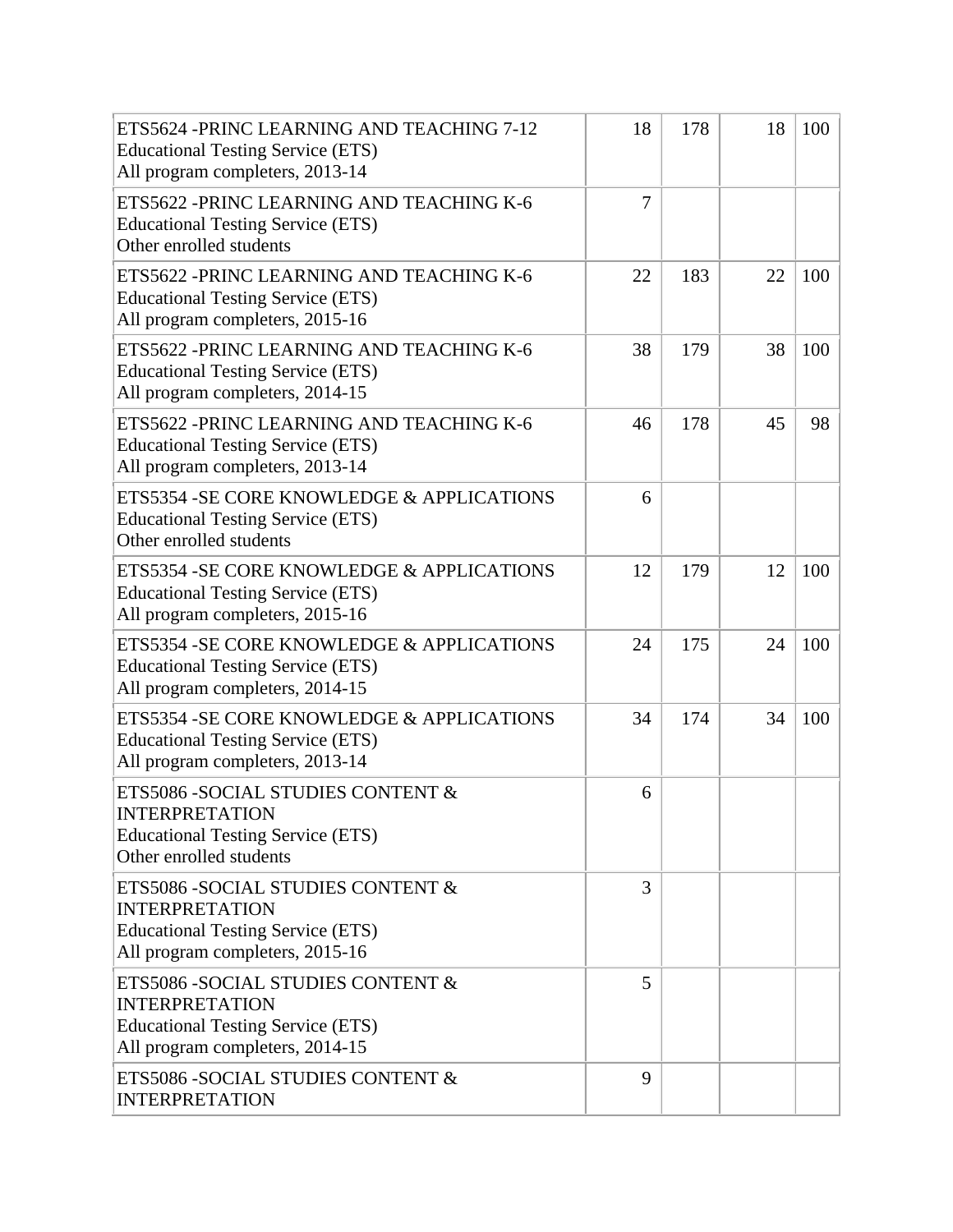| <b>Educational Testing Service (ETS)</b><br>All program completers, 2013-14                                          |  |  |
|----------------------------------------------------------------------------------------------------------------------|--|--|
| ETS5195 - SPANISH WORLD LANGUAGE<br><b>Educational Testing Service (ETS)</b><br>All program completers, 2015-16      |  |  |
| ETS5195 - SPANISH WORLD LANGUAGE<br><b>Educational Testing Service (ETS)</b><br>All program completers, 2014-15      |  |  |
| <b>ACT2015 -WPT SPANISH</b><br>American Council on the Teaching of Foreign Langua<br>All program completers, 2013-14 |  |  |

Section III Summary Pass Rates

| Group                           | taking<br>tests | <b>Number   Number   Pass</b><br>passing<br>tests | rate<br>(%) |
|---------------------------------|-----------------|---------------------------------------------------|-------------|
| All program completers, 2015-16 | 33              | 32                                                | 97          |
| All program completers, 2014-15 | 56              | 55                                                | 98          |
| All program completers, 2013-14 | 70              | 70                                                |             |

Section IV Low-Performing

Provide the following information about the approval or accreditation of your teacher preparation program.

Is your teacher preparation program currently approved or accredited? Yes

If yes, please specify the organization(s) that approved or accredited your program: State **NCATE** ACEI, CEC, ACTFL, NCSS, NCTE, NCTM

Is your teacher preparation program currently under a designation as "low-performing" by the state (as per section 207(a) of the HEA of 2008)? No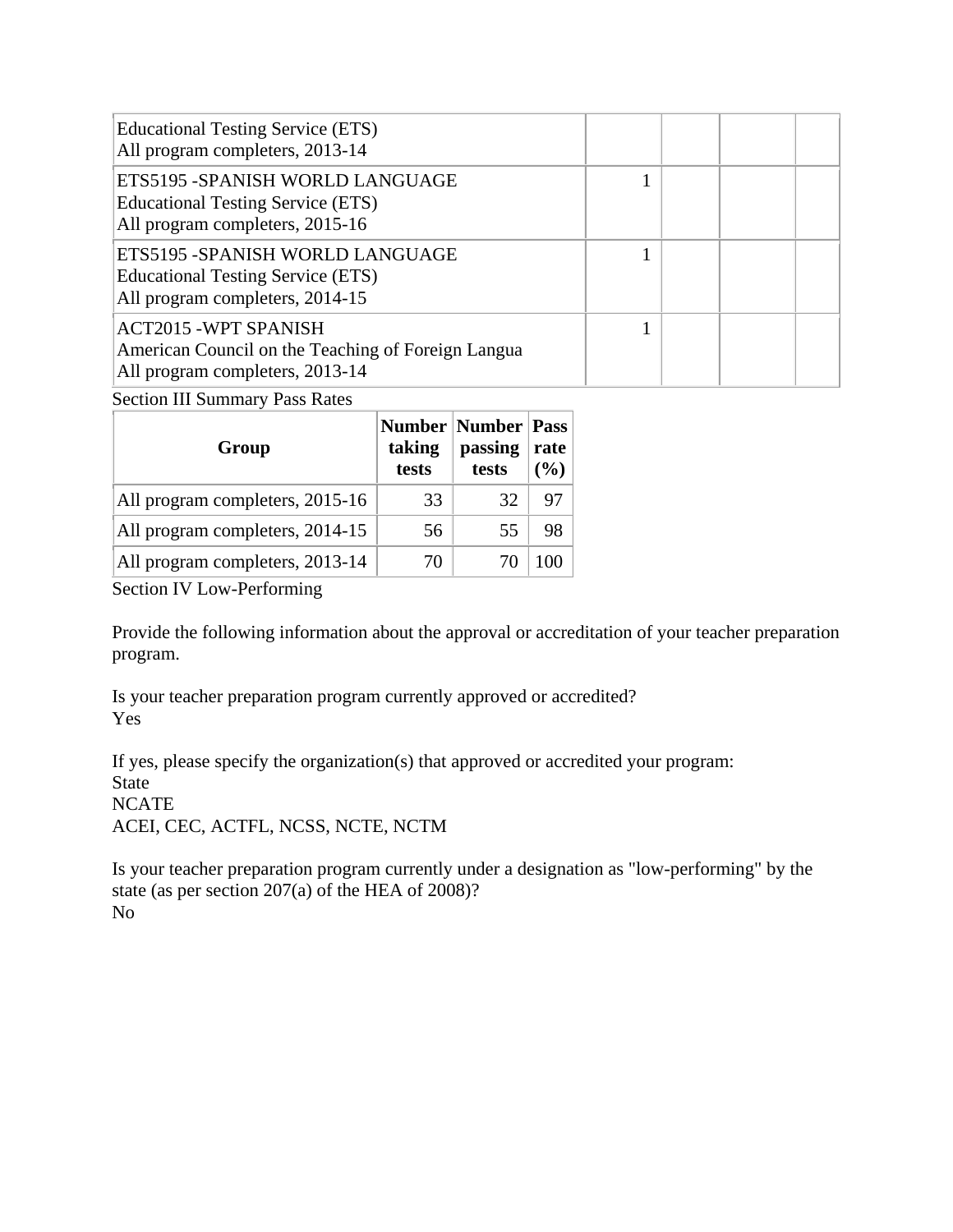#### Section V Use of Technology

Provide the following information about the use of technology in your teacher preparation program. Please note that choosing 'yes' indicates that your teacher preparation program would be able to provide evidence upon request.

Does your program prepare teachers to:

- integrate technology effectively into curricula and instruction Yes
- use technology effectively to collect data to improve teaching and learning Yes
- use technology effectively to manage data to improve teaching and learning Yes
- use technology effectively to analyze data to improve teaching and learning Yes

Provide a description of the evidence that your program uses to show that it prepares teachers to integrate technology effectively into curricula and instruction, and to use technology effectively to collect, manage, and analyze data in order to improve teaching and learning for the purpose of increasing student academic achievement. Include a description of the evidence your program uses to show that it prepares teachers to use the principles of universal design for learning, as applicable. Include planning activities and a timeline if any of the four elements listed above are not currently in place.

Technology is incorporated into courses as current research supports curriculum integration rather than separate instruction.

The teacher candidate examines technology for learning, particularly the use of computer software, digital photography, CD-ROMS, and the Internet as well as legal and ethical issues of technology in the classroom. An e-portfolio is used to evaluate student performance with the Maryland Teacher Technology Standards.

In addition, a reflective inquiry project is completed in the course of requiring candidates to collect, manage and analyze student data to improve teaching and learning.

During a second semester internship, classroom experience provides opportunities for candidates to apply learning from coursework and effectively integrate technology into curricula and instruction. For example, candidates have created lessons using SMART and Promethean boards, response clickers, Audacity, Jing, and various other applications.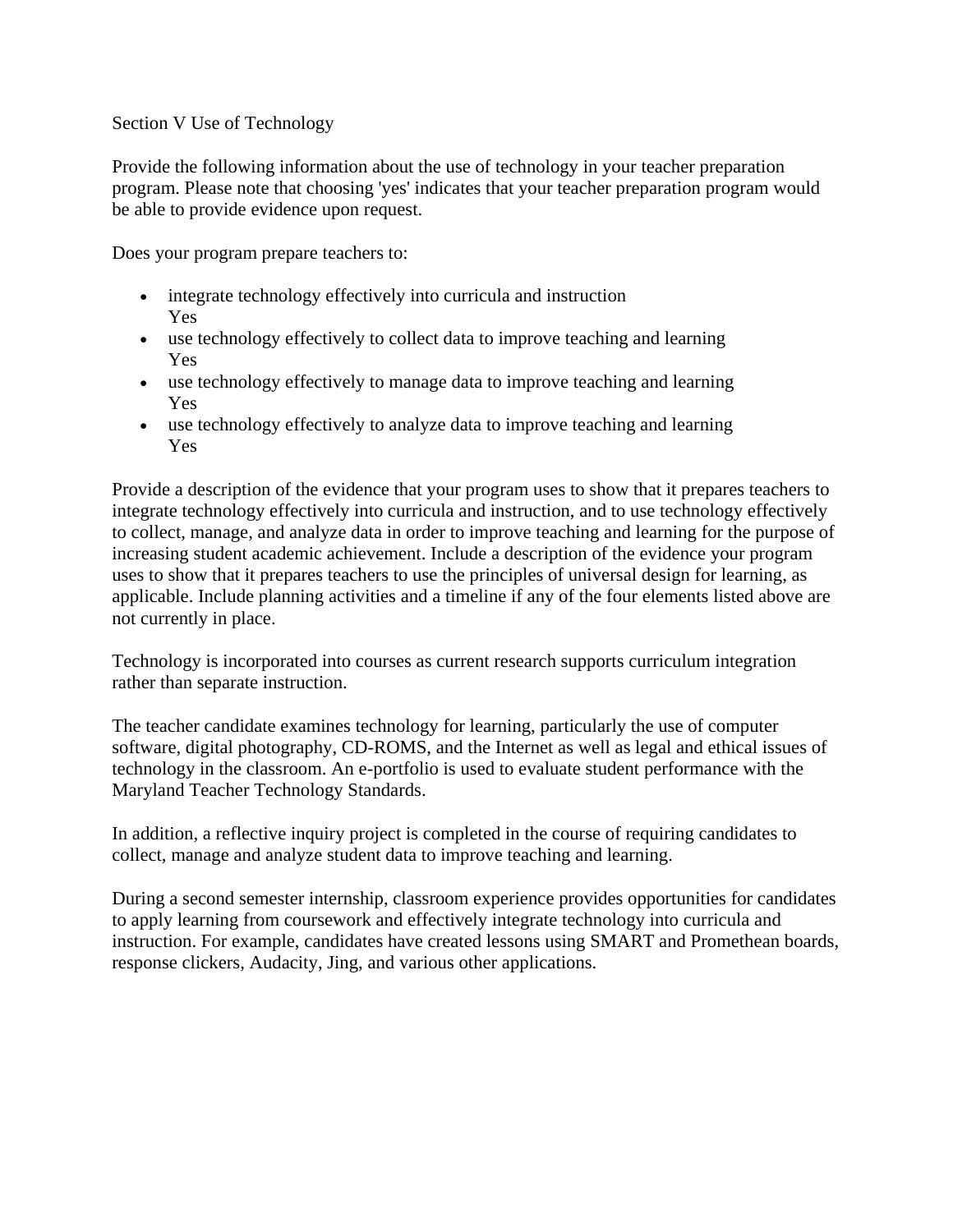#### Section VI Teacher Training

Provide the following information about your teacher preparation program. Please note that choosing 'yes' indicates that your teacher preparation program would be able to provide evidence upon request.

Does your program prepare **general education** teachers to:

- teach students with disabilities effectively Yes
- participate as a member of individualized education program teams Yes
- teach students who are limited English proficient effectively Yes

Provide a description of the evidence your program uses to show that it prepares **general education** teachers to teach students with disabilities effectively, including training related to participation as a member of individualized education program teams, as defined in section 614(d)(1)(B) of the *Individuals with Disabilities Education Act*, and to effectively teach students who are limited English proficient. Include planning activities and a timeline if any of the three elements listed above are not currently in place.

All initial certification programs require students to enroll in Methods/Management for Inclusive Settings. In this course students learn about IDEA. They learn the components of individual education plans and individual learning plans, how to follow the plan and what constitutes as documentation for the plan.

All initial certification programs require students to enroll in Instruction of Reading. In this course students employ the International Phonetic Alphabet so that they can capture phonemes of other languages for comparison and instruction. Students learn about African American Vernacular English, dialectism, and second language acquisition theories in this class.

Does your program prepare **special education** teachers to:

- teach students with disabilities effectively Yes
- participate as a member of individualized education program teams Yes
- teach students who are limited English proficient effectively Yes

Provide a description of the evidence your program uses to show that it prepares **special education** teachers to teach students with disabilities effectively, including training related to participation as a member of individualized education program teams, as defined in section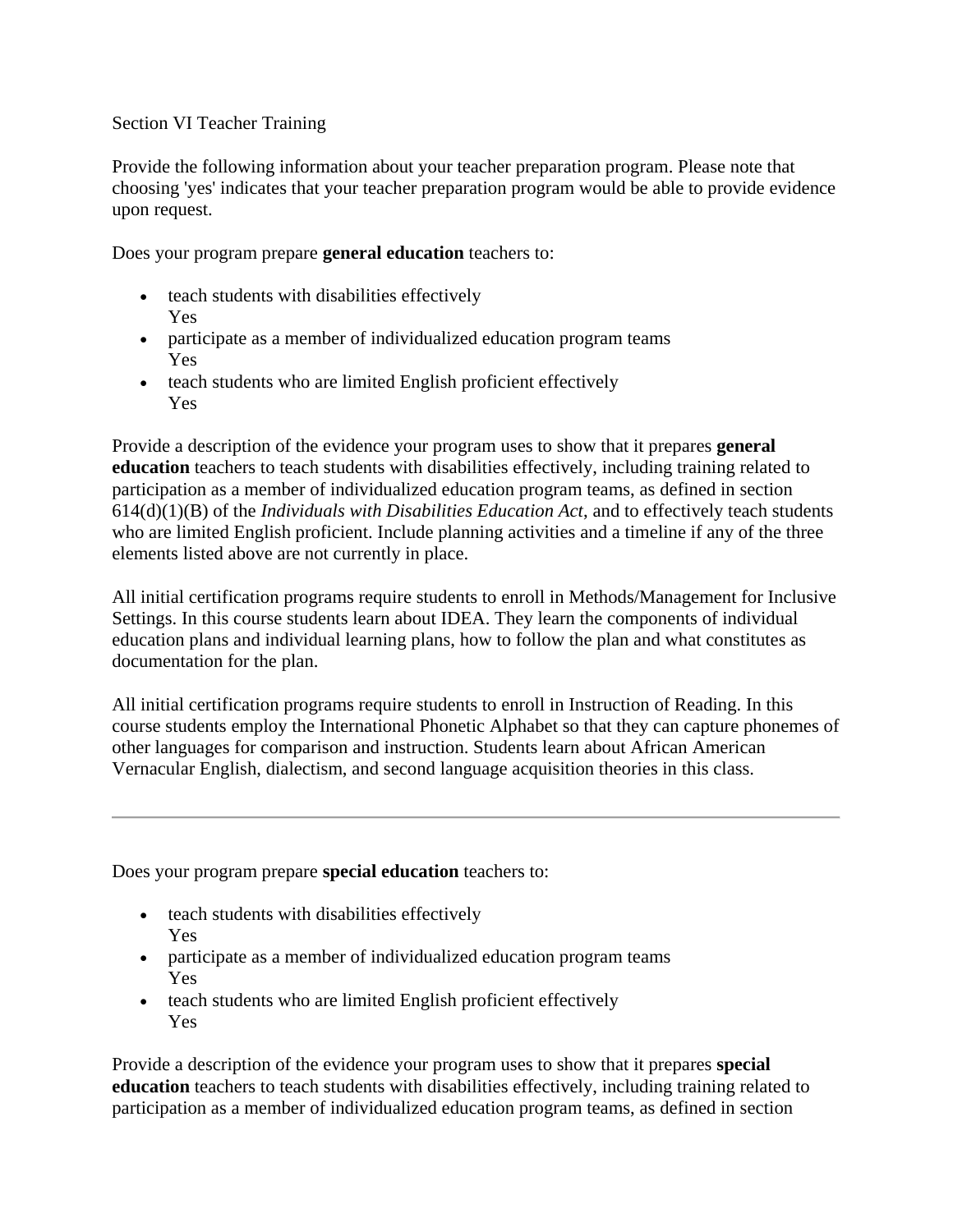614(d)(1)(B) of the *Individuals with Disabilities Education Act*, and to effectively teach students who are limited English proficient. Include planning activities and a timeline if any of the three elements listed above are not currently in place.

Students are able to identify characteristics associated with various disabilities and upon completion of the program students are able to name and identify characteristics of students in each of the disability areas. They have been exposed to a myriad of evidence-based educational practices they can utilize to address the needs of students with disabilities. These include ways to accommodate, adapt, and modify instruction and classroom environment and how to conduct behavioral observations and develop and implement behavior intervention plans based on the data collected. Furthermore, students not only understand their role as a member of the IEP team, attend actual IEP meetings, participate in a mock IEP meeting, and write an entire IEP based on assessment data they gather on a child.